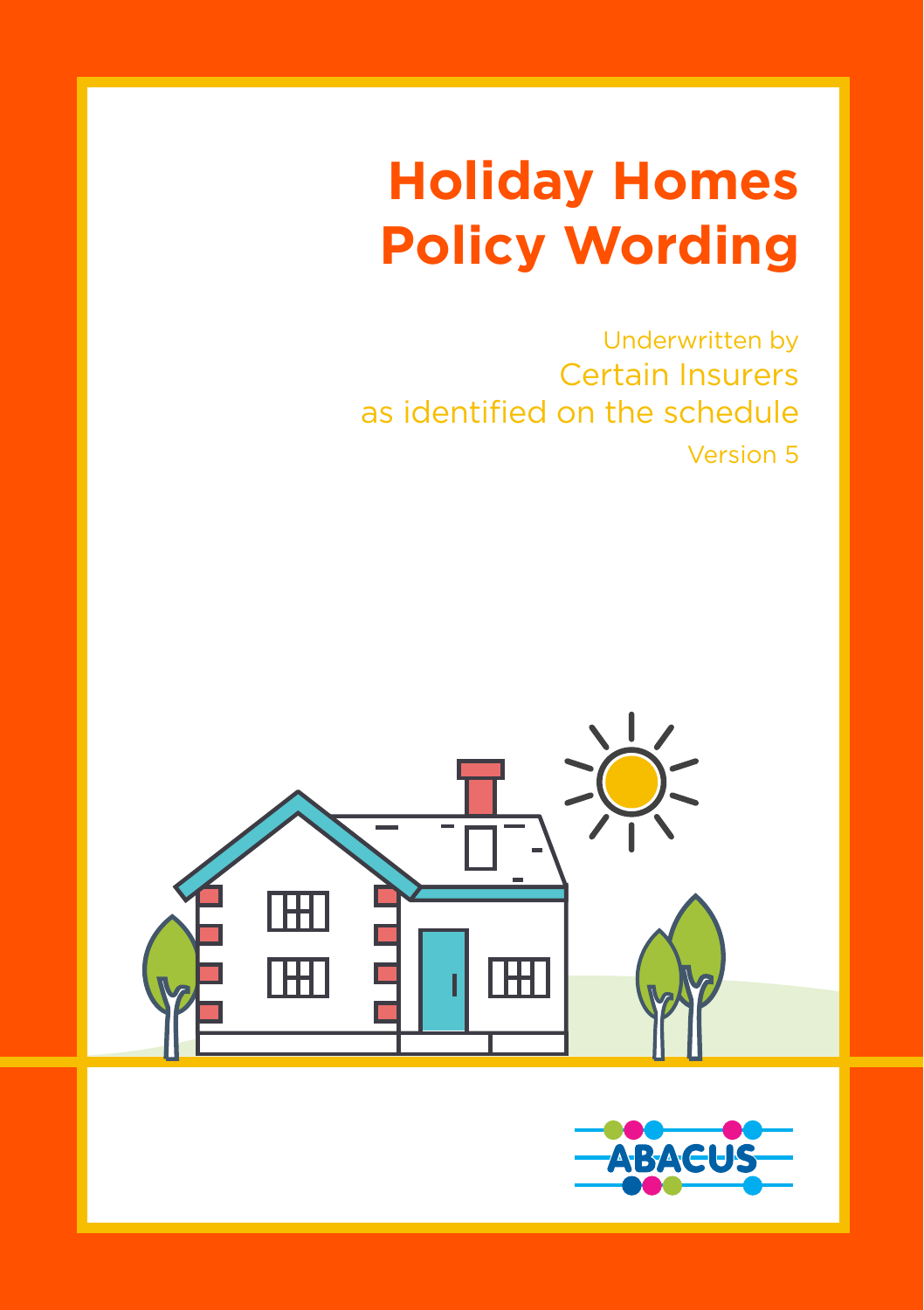# **Index**

### **Page**

| 3      | <b>Introduction</b>                                                       |
|--------|---------------------------------------------------------------------------|
| 4 - 6  | <b>Definitions</b>                                                        |
| 7 - 10 | General Conditions applicable to the whole of this insurance              |
| 8      | Cancellation                                                              |
| 9      | <b>Complaints procedures</b>                                              |
| 9      | <b>Claims notification</b>                                                |
|        | 11 – 13 General Exclusions applicable to the whole insurance              |
| 14     | Claims Conditions applicable to the whole insurance                       |
|        | 15 - 19 Section One - Buildings covers                                    |
| 20     | Section One - Buildings - Settling Claims (specific to buildings section) |
|        | 21 - 25 Section Two - Contents covers                                     |
| 26     | Section Two - Contents - Settling Claims (specific to contents section)   |
| 27     | Section Three - Accidents to Domestic Staff                               |
|        |                                                                           |

**28 – 30 Section Four – Legal Liability to the Public**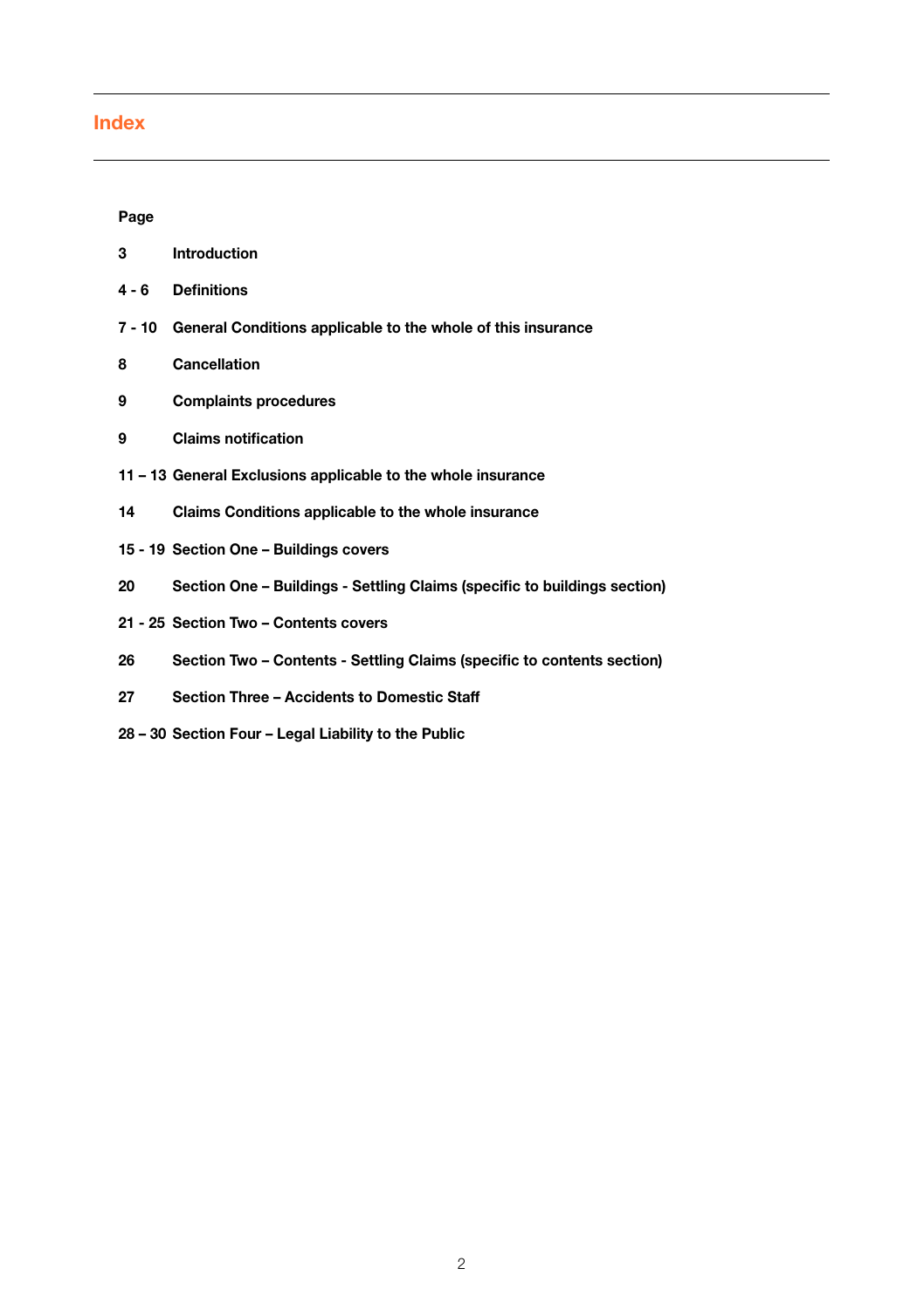### **Introduction**

In return for payment of the premium shown in the **schedule**, **we** agree to insure **you**, subject to the terms and conditions contained in or endorsed on this policy wording and **schedule**, against any loss or damage **you** sustain or legal liability **you** incur for accidents happening during the period shown in the **schedule**.

The insurance relates ONLY to those sections of the policy wording which are shown in the **schedule** as being included.

In this policy wording and **schedule**, **we** bind ourselves severally and not jointly, that is, in the event of a loss, each of **us** is liable only for his own share of his insurer's proportion of the risk.

The written authority (contract number shown in the **schedule**) allows ABACUS to sign and issue this policy wording and **schedule** on behalf of **us**.

#### **Your Insurers**

Certain Insurers as identified on the **schedule**.

#### **Your Policy**

This policy wording, **schedule** and any **endorsement(s)** applying to **your** policy wording forms **your** Insurance document.

This document sets out the conditions of the contract of insurance between **you** and **us**. **You** should keep it in a safe place.

Please read the whole document carefully. It is arranged in different sections. It is important that:

- **you** are clear which sections **you** have requested and want to be included;
- **you** understand what each section covers and does not cover;
- **you** understand **your** own duties under each section and under the insurance as a whole.

Please contact **your broker** as soon as possible if this document is not correct or if **you** would like to ask any questions.

#### **Financial Services Compensation Scheme**

**We** are covered by the Financial Services Compensation Scheme (FSCS). **You** may be entitled to compensation from the Scheme if **we** cannot meet **our** obligations to **you** under this contract. If **you** were entitled to compensation under the Scheme, the level and extent of the compensation would depend on the nature of this contract. Further information about the Scheme is available from the Financial Services Compensation Scheme (10th Floor, Beaufort House, 15 St Botolph Street, London, EC3A 7QU) and on their website: www.fscs.org.uk

#### **Law and Jurisdiction applicable to this insurance**

This insurance shall be governed by the law and jurisdiction of England and Wales.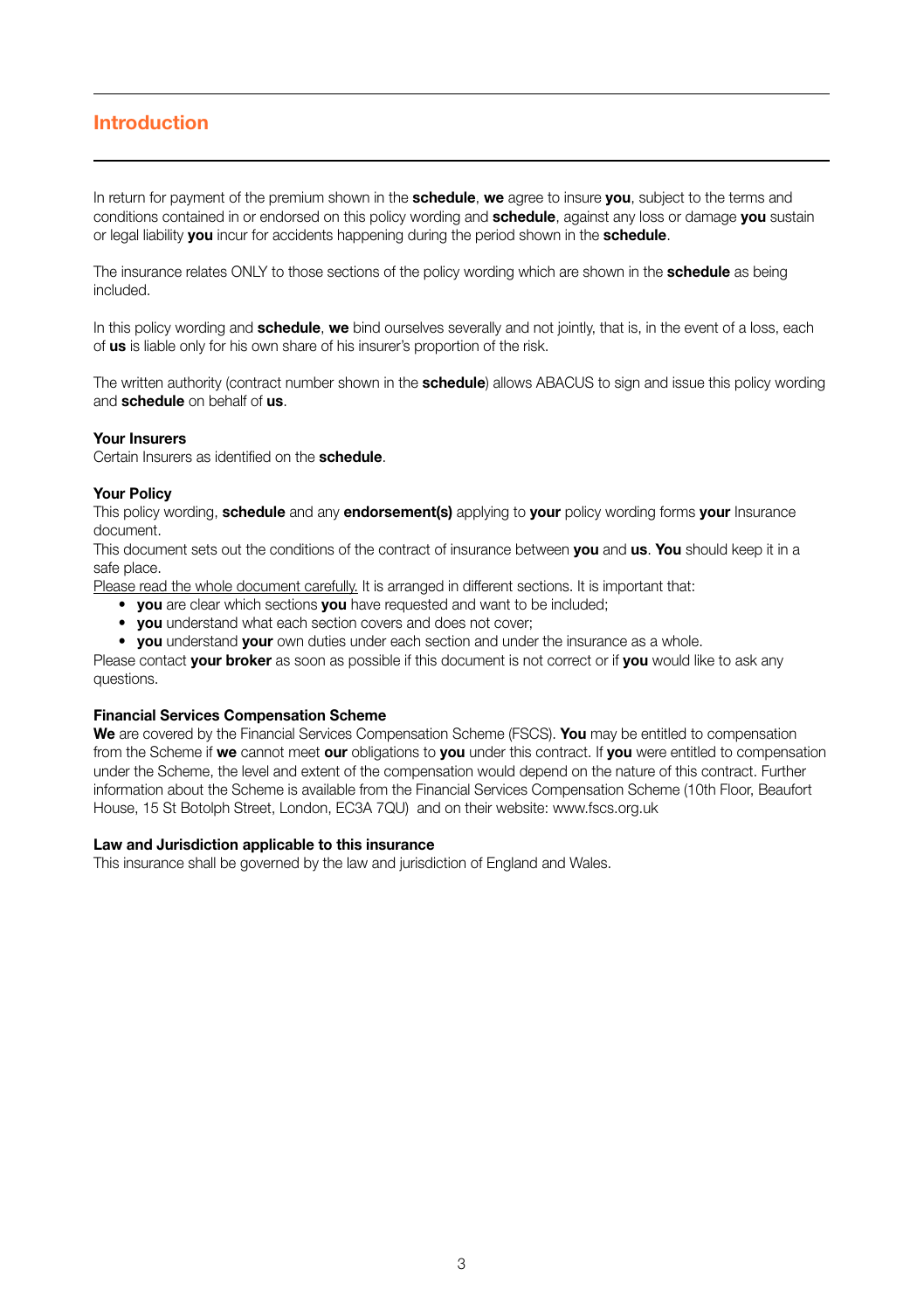# **Definitions**

Wherever the following words appear in this insurance they will have the meanings shown below.

| <b>Accidental Damage</b> | Physical damage caused suddenly and accidentally, and not through wear and tear,<br>breakdown or malfunction.                                                                                                                                                                                                                                                                                                                                                                                                                                                                                                                                                                                                                                                                                                                                                                                                                                                                                                                                                                                                                                                                                                                                                                                                                                                                                                                                                                   |  |
|--------------------------|---------------------------------------------------------------------------------------------------------------------------------------------------------------------------------------------------------------------------------------------------------------------------------------------------------------------------------------------------------------------------------------------------------------------------------------------------------------------------------------------------------------------------------------------------------------------------------------------------------------------------------------------------------------------------------------------------------------------------------------------------------------------------------------------------------------------------------------------------------------------------------------------------------------------------------------------------------------------------------------------------------------------------------------------------------------------------------------------------------------------------------------------------------------------------------------------------------------------------------------------------------------------------------------------------------------------------------------------------------------------------------------------------------------------------------------------------------------------------------|--|
| <b>Bodily injury</b>     | <b>Bodily injury</b> includes death or disease.                                                                                                                                                                                                                                                                                                                                                                                                                                                                                                                                                                                                                                                                                                                                                                                                                                                                                                                                                                                                                                                                                                                                                                                                                                                                                                                                                                                                                                 |  |
| <b>Buildings</b>         | • The <b>home</b> and its decorations:<br>• fixtures and fittings attached to the <b>home</b> excluding carpets and unattached wood/<br>laminate flooring;<br>• Contents of common areas:<br>• permanently installed swimming pools, fixed hot tubs, fixed spas, tennis courts, drives,<br>patios and terraces, walls, gates and fences and fixed fuel tanks;<br>you own or for which you are legally liable within the premises named in the schedule.                                                                                                                                                                                                                                                                                                                                                                                                                                                                                                                                                                                                                                                                                                                                                                                                                                                                                                                                                                                                                         |  |
| Contents                 | Household goods and personal property, within the <b>home</b> , which are your property or<br>which you are legally liable for.<br><b>Contents includes:</b><br>• tenants' fixtures and fittings<br>• carpets and unattached wood/laminated flooring<br>• televisions, video, audio equipment and computers (Including portable)<br>• radio and television aerials, satellite dishes, their fittings and masts which are attached<br>to the <b>home</b><br>• permanently sited (but not fixed) hot tubs and spas<br>• property in the open but within the <b>premises</b> up to £250 in total other than:<br>o permanently sited (but not fixed) hot tubs and spas<br>o radio/television aerials, satellite dishes, their fittings and masts which are attached to<br>the <b>home</b><br>• money and credit cards up to £300 money and up to £1,000 credit cards in total<br>• deeds and registered bonds and other personal documents up to £1,500 in total<br>• stamps or coins forming part of a collection up to £1,250 in total<br>• valuables up to £2,500 or 10% of the sum insured for contents whichever is less,<br>within the private dwelling<br>• domestic oil in fixed fuel oil tanks up to £1,000<br><b>Contents</b> does NOT include:<br>• motor vehicles (other than garden machinery), caravans, trailers or watercraft or their<br>accessories<br>• any living creature<br>• any part of the buildings<br>• any property held or used for business purposes. |  |
|                          |                                                                                                                                                                                                                                                                                                                                                                                                                                                                                                                                                                                                                                                                                                                                                                                                                                                                                                                                                                                                                                                                                                                                                                                                                                                                                                                                                                                                                                                                                 |  |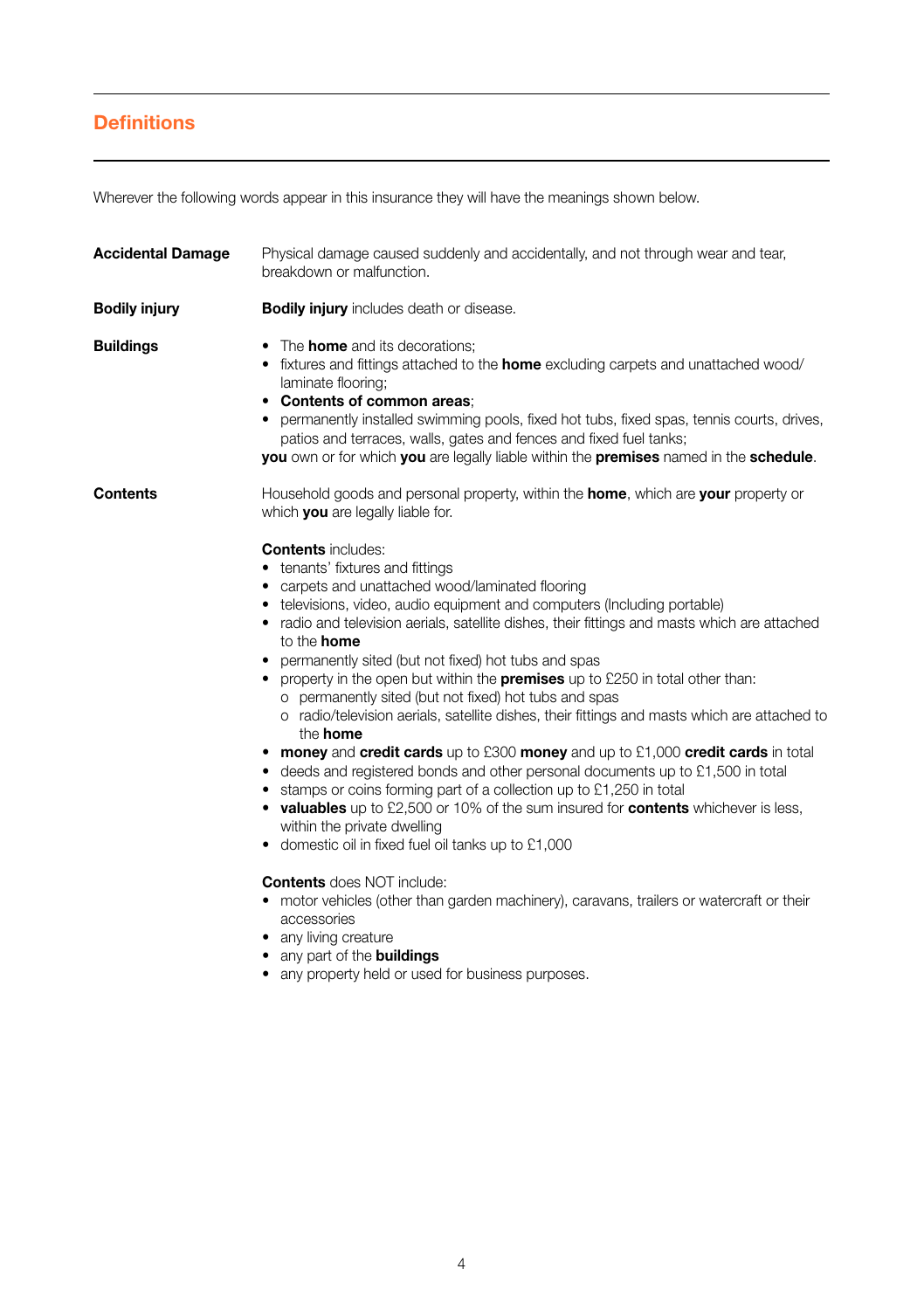# **Definitions (continued)**

Wherever the following words appear in this insurance they will have the meanings shown below.

| <b>Contents of Common</b><br>Areas | Landlords contents comprising of furniture, furnishings, carpets, and other property in<br>the common hall, stairway, and other common parts (including storage rooms and<br>compartments) of the home all belonging to you or for which you are legally responsible<br>excluding:<br>(a) any loss and/or damage in excess of £5,000<br>(b) valuables<br>(c) <b>money</b> , stamps, certificates, cheques, securities or documents<br>(d) television, video, audio equipment and computers<br>(e) clothing and <b>personal possessions</b><br>(f) animals<br>(g) property more specifically insured<br>(h) property in the open<br>(i) motor vehicles, their contents or accessories<br>If you claim for loss or damage to the contents of common areas we will at our option<br>indemnify you by payment, replacement, reinstatement or repair. A deduction for wear<br>and tear will be made in respect of:<br>• Property not proved to be less than one year old at the time of loss or damage<br>• Household linen, clothing, pedal cycles<br>• Any items not repaired or replaced and which are less than one year old at the time of<br>loss or damage |
|------------------------------------|--------------------------------------------------------------------------------------------------------------------------------------------------------------------------------------------------------------------------------------------------------------------------------------------------------------------------------------------------------------------------------------------------------------------------------------------------------------------------------------------------------------------------------------------------------------------------------------------------------------------------------------------------------------------------------------------------------------------------------------------------------------------------------------------------------------------------------------------------------------------------------------------------------------------------------------------------------------------------------------------------------------------------------------------------------------------------------------------------------------------------------------------------------------|
| <b>Credit cards</b>                | <b>Credit cards</b> , charge cards, debit cards, bankers cards and cash dispenser cards.                                                                                                                                                                                                                                                                                                                                                                                                                                                                                                                                                                                                                                                                                                                                                                                                                                                                                                                                                                                                                                                                     |
| <b>Endorsement</b>                 | A change in the terms and conditions of this insurance.                                                                                                                                                                                                                                                                                                                                                                                                                                                                                                                                                                                                                                                                                                                                                                                                                                                                                                                                                                                                                                                                                                      |
| Flood                              | An inundation of water from the normal confines of any natural or artificial water course,<br>streams, rivers, culverts, lakes, ponds, reservoirs, canals, dams, coastal waters and/or the<br>overflowing of water onto land that is dry arising as a direct consequence of storm.                                                                                                                                                                                                                                                                                                                                                                                                                                                                                                                                                                                                                                                                                                                                                                                                                                                                           |
| Heave                              | Upward movement of the ground beneath the building as a result of soil expansion.                                                                                                                                                                                                                                                                                                                                                                                                                                                                                                                                                                                                                                                                                                                                                                                                                                                                                                                                                                                                                                                                            |
| Home                               | The private dwelling of <b>standard construction</b> and the garages and outbuildings used<br>for domestic purposes and/or commercial letting as a holiday home at the <b>premises</b><br>shown in the schedule.                                                                                                                                                                                                                                                                                                                                                                                                                                                                                                                                                                                                                                                                                                                                                                                                                                                                                                                                             |
| Landslip                           | Downward movement of sloping ground.                                                                                                                                                                                                                                                                                                                                                                                                                                                                                                                                                                                                                                                                                                                                                                                                                                                                                                                                                                                                                                                                                                                         |
| Money                              | • current legal tender, cheques, postal and money orders<br>• postage stamps not forming part of a stamp collection<br>• savings stamps and savings certificates and travellers' cheques<br>premium bonds, luncheon vouchers and gift tokens<br>٠                                                                                                                                                                                                                                                                                                                                                                                                                                                                                                                                                                                                                                                                                                                                                                                                                                                                                                            |
| <b>Period of Insurance</b>         | The length of time for which this insurance is in force, as shown in the <b>schedule</b> and for<br>insurance which you have paid and we have accepted a premium.                                                                                                                                                                                                                                                                                                                                                                                                                                                                                                                                                                                                                                                                                                                                                                                                                                                                                                                                                                                            |
| <b>Personal Possessions</b>        | Clothing, baggage, sports equipment and other similar items normally carried about the<br>person and all of which belong to you.<br>Personal possessions does NOT include:<br>• money and credit cards<br>• pedal cycles.                                                                                                                                                                                                                                                                                                                                                                                                                                                                                                                                                                                                                                                                                                                                                                                                                                                                                                                                    |
| <b>Premises</b>                    | The risk address which is named in the <b>schedule</b> .                                                                                                                                                                                                                                                                                                                                                                                                                                                                                                                                                                                                                                                                                                                                                                                                                                                                                                                                                                                                                                                                                                     |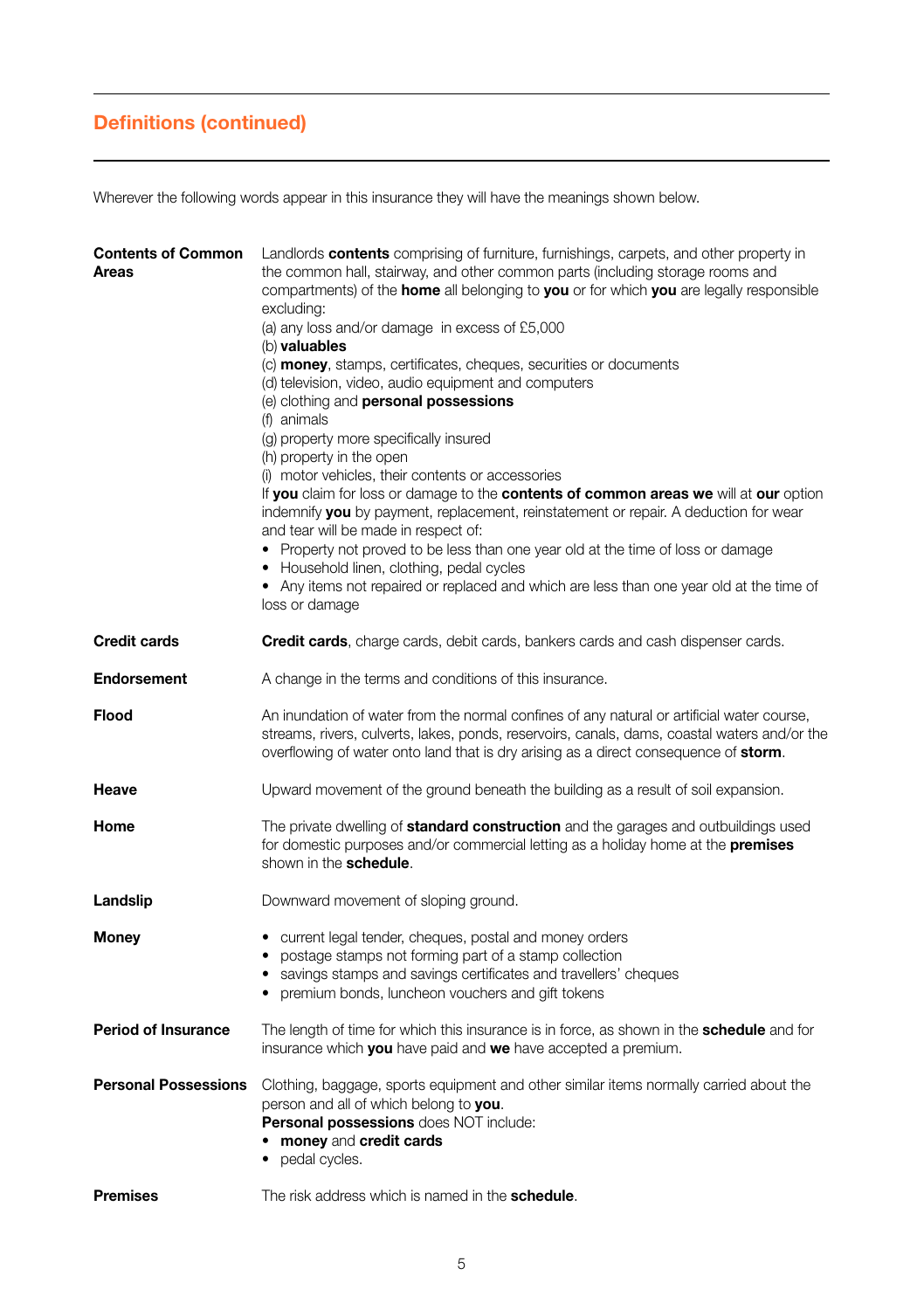# **Definitions (continued)**

Wherever the following words appear in this insurance they will have the meanings shown below.

| <b>Sanitary ware</b>  | Washbasins, sinks, bidets, lavatory pans and cisterns, shower trays, shower screens,<br>baths and bath panels.                                                                                                                                             |  |
|-----------------------|------------------------------------------------------------------------------------------------------------------------------------------------------------------------------------------------------------------------------------------------------------|--|
| <b>Schedule</b>       | The <b>schedule</b> is part of this insurance and contains details of you, the premises, the<br>sums insured, the <b>period of insurance</b> and the sections of this insurance which apply.                                                               |  |
|                       | <b>Standard Construction</b> Built solely of brick, stone or concrete (but not prefabricated walls or panels) and is either<br>flat roofed or roofed with slate, tile, concrete or metal (providing the metal portion of the<br>roof does not exceed 15%). |  |
| <b>Storm</b>          | Rain and/or hail and/or snow (including weight of snow) and/or strong winds of<br>41Knots/47mph or more (Beaufort Scale number 9).                                                                                                                         |  |
| <b>Subsidence</b>     | Downward movement of the ground beneath the <b>buildings</b> where the movement is<br>unconnected with the weight of the <b>building</b> .                                                                                                                 |  |
| <b>United Kingdom</b> | The 'United Kingdom' will include England, Wales, Scotland, Northern Ireland, the Isle of<br>Man and the Channel Islands, and journeys between these countries.                                                                                            |  |
| <b>Unoccupied</b>     | Any building or part of building or flat which is empty, disused, unoccupied,<br>unfurnished, untenanted, or no longer in active use by you or your tenants and has been<br>so for a period of 60 days or more.                                            |  |
| <b>Valuables</b>      | jewellery<br>٠<br>$\bullet$ furs<br>gold, silver, gold and silver plated articles<br>• pictures.                                                                                                                                                           |  |
| We/us/our             | The Underwriters (either individual or corporate) who have a share in this insurance, as<br>shown in this policy wording under the introduction as 'Your Insurers'.                                                                                        |  |
| You/your              | The person or persons named in the schedule.                                                                                                                                                                                                               |  |
| Your broker           | The insurance broker/agent who placed this insurance on your behalf.                                                                                                                                                                                       |  |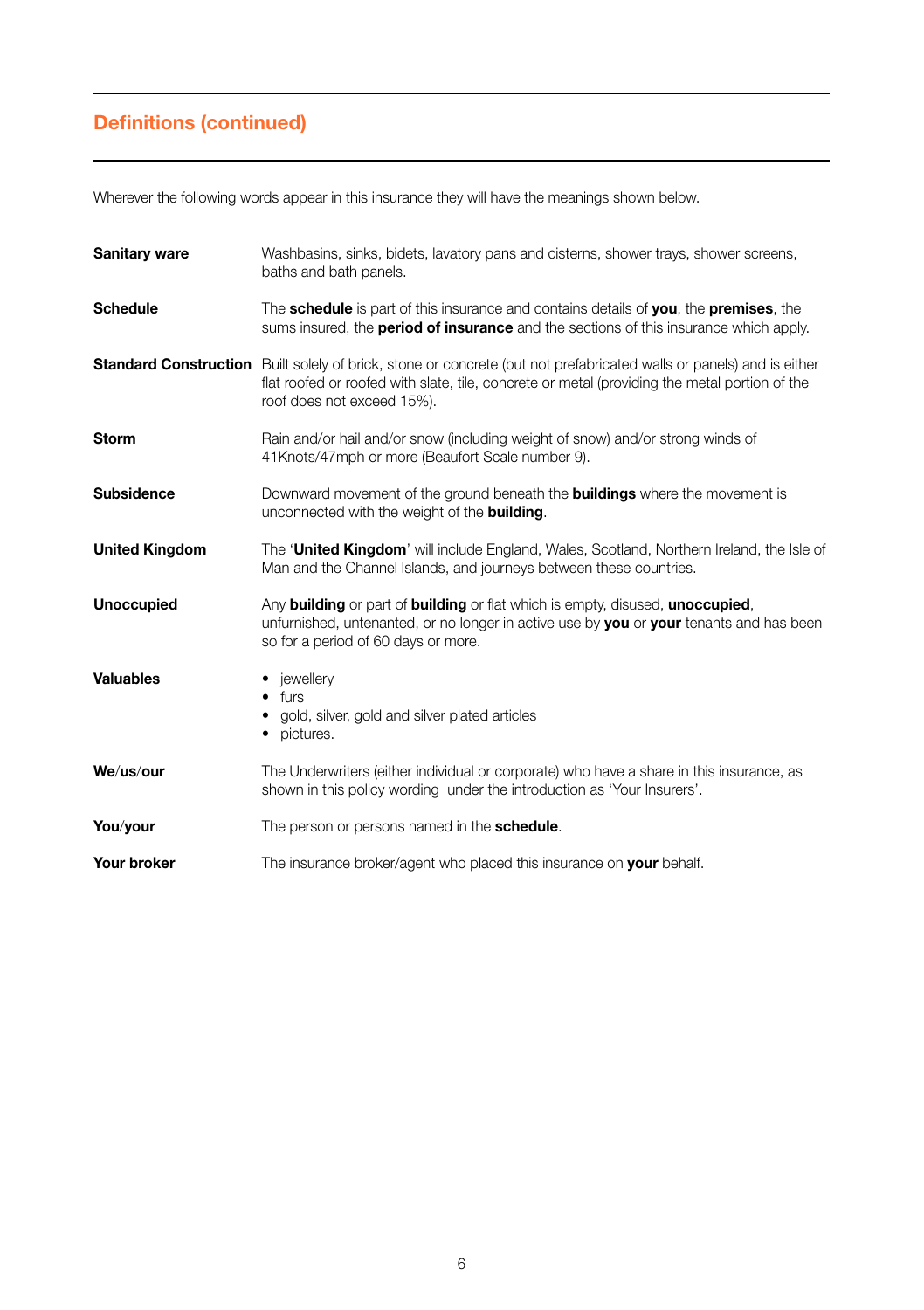# **General Conditions applicable to the whole of this insurance**

#### **a) Your Duties**

- 1. **You** must take all steps to prevent loss, damage or an accident and keep the **buildings** in a good state of repair
- 2. **You** must tell **your broker** as soon as possible if **you** stop using the **home** as a holiday home/holiday let. When **we** receive this notice **we** have the option to change the conditions of this insurance.
- 3. **You** must tell **your broker** before **you** start any conversions, extensions or other structural work to the **buildings**. When **we** receive this notice **we** have the option to change the conditions of this insurance.
- 4. **You** must take note of any further duties contained in the 'Endorsements' section of this policy which **you** must adhere to.

If **you** fail to comply with any of the above duties, this insurance may become invalid, or **we** may not pay **your** claim.

#### **b) Multi Property**

Each **home** included under this insurance is considered to be covered as if separately insured.

#### **c) Data Protection & Privacy Statements**

#### Data Transfer Consent

By purchasing this insurance policy with ABACUS, **you** have consented to the use of **your** data as described below.

#### Data Protection Policy

**We** are committed to protecting **your** privacy including sensitive personal information; please read this section carefully as acceptance of this insurance policy will be regarded as having read and accepted these terms and conditions.

#### Sensitive Information

Some of the personal information **we** ask **you** for may be sensitive personal data, as defined by the Data Protection Act 1998 (such as information about health or criminal convictions). **We** will not use such sensitive personal data about **you** or others except for the specific purpose for which **you** provide it and to provide the services described in **your** policy documents.

#### How **we** use and protect **your** information and who **we** share it with

**We** will use **your** information to manage **your** insurance policy, including underwriting and claims handling. This may include disclosing it to other insurers, administrators, third party underwriters and reinsurers. **Your** information comprises of all the details **we** hold about **you** and **your** transactions and includes information obtained from third parties. **We** may use and share **your** information within **our** group of companies. **We** will provide an adequate level of protection to **your** data.

**We** do not disclose **your** information to anyone outside of ABACUS except:

- Where **we** have **your** permission
- Where **we** are required or permitted to do so by law
- To credit reference and fraud prevention agencies
- Other companies that provide a service to **us** or **you**
- Where **we** may transfer rights and obligations under this agreement.

**We** may transfer **your** information to other countries and jurisdictions on the basis that anyone to whom **we** pass it provides an adequate level of protection. However, such information may be accessed by law enforcement agencies and other authorities to prevent and detect crime and comply with legal obligations.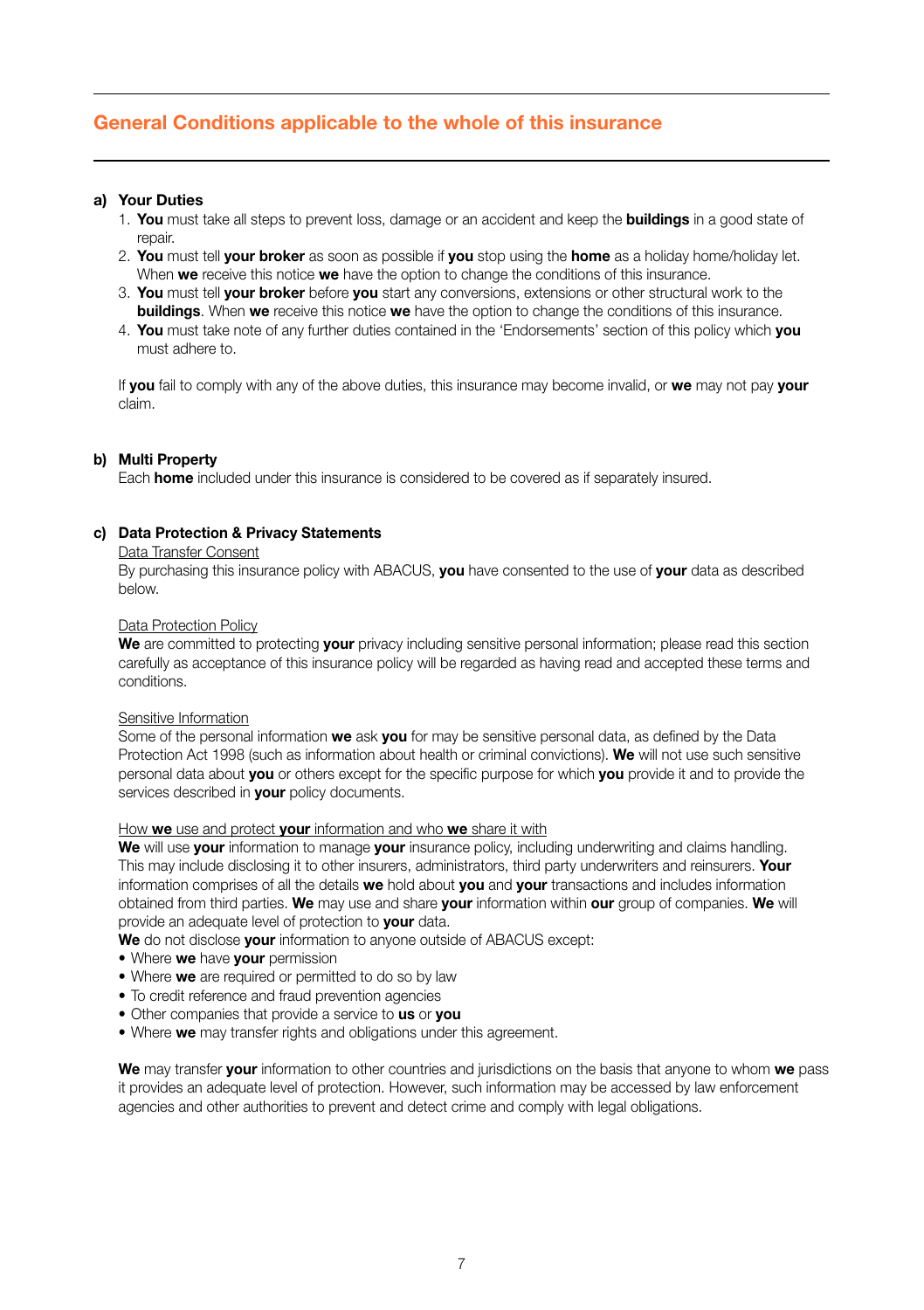### **General Conditions applicable to the whole of this insurance (continued)**

#### **Your** Rights

Under the Data Protection Act 1998 **you** have certain rights regarding access to **your** information. **You** have the right to see a copy of the personal information **we** hold about **you**. If **you** believe that any of the information **we** are holding is incorrect or incomplete please let **us** know as soon as possible. To provide a copy of the information **we** may ask **you** for a fee (which will not exceed £10.00).

#### Marketing

**We** will not use **your** data for marketing purposes. All information provided is used to manage **your** insurance policy only.

#### **d) Several Liability Clause**

If we share cover with other insurers, in the event of a claim, each insurer is responsible only for their own share of the cover.

#### **e) Protections Clause**

It is **your** duty to ensure that all protections provided for the security of the **home** and **contents**:

- are maintained in good working order
- are in full and effective operation whenever the property is untenanted.

If **you** fail to comply with the above duties this insurance will become invalid in respect of loss or damage resulting from unauthorised entry.

#### **f) Non Invalidation Clause**

The Insurance by this section shall not be invalidated by any act, omission or by any alteration whereby the risk of damage is increased unknown to **you** or beyond **your** control.

#### **g) Cancellation**

**You** can cancel this insurance at any time by contacting **your broker**.

If **you** do not wish to contact **your broker** please contact **us** or ABACUS instead ABACUS, Baxter Building, 80 Baxter Avenue, Southend on sea, Essex, SS2 6HZ. Email: existing business@sabacus.co.uk Telephone 01702 606300

If **you** cancel this policy within the cooling off period **you** do not need to provide a reason for cancellation. In this instance then, provided **you** have not made a claim, **we** will refund **your** premium in full. The cooling off period is 14 days from the start date of this policy, or from when **you** received **your** policy documentation (whichever is the latest). If a claim has been accepted under this policy, no refund of premium will be returned to **you**.

If **you** cancel this policy at any time outside the cooling off period **you** may do so. In this instance then, provided **you** have not made a claim, **you** will be entitled to a refund of any premium paid, subject to a deduction for any time for which **you** have been covered. If a claim has been accepted under this policy, no refund of premium will be returned to **you**.

If **you** cancel this insurance outside the cooling off period, there will also be an additional charge, as stated in the **schedule**, to cover the administrative cost of providing the insurance.

**We** reserve the right to cancel this policy at any time by sending **you** 30 days written notice to **you** at **your** last known address. **We** will only do this for a valid reason (which will be provided to **you** in writing), such as: nonpayment of premium; a change in risk which means that **we** can no longer provide **you** with the insurance cover; non-cooperation; or failure to supply any information or documentation **we** request. In this instance, **we** will only charge **you** for the exact number of days for which **you** have had this policy, provided **you** have not had a claim accepted. If a claim has been accepted under this policy, no refund of premium will be returned to **you**.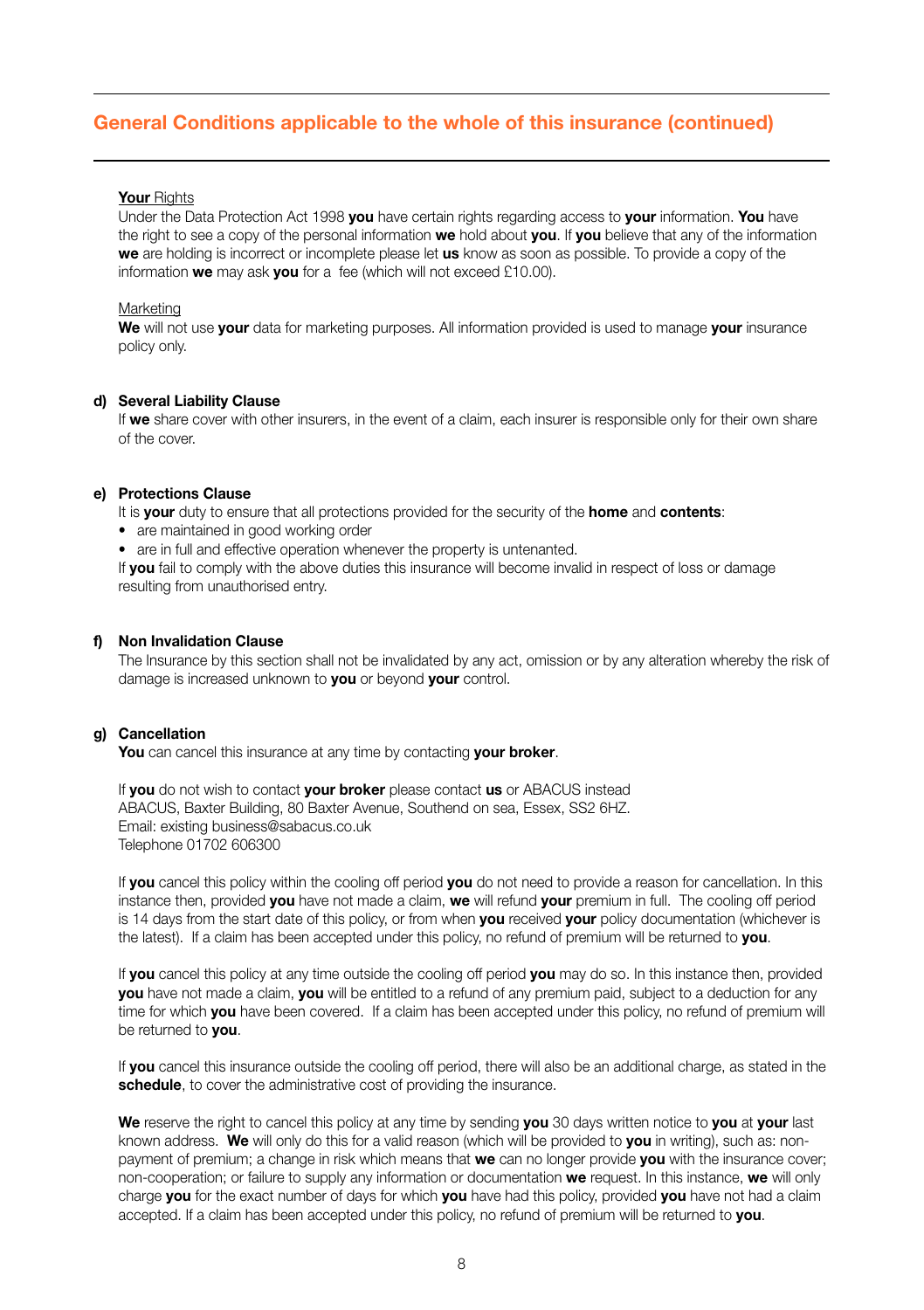### **General Conditions applicable to the whole of this insurance (continued)**

#### **h) Your Bank's or Building Society's Interest Clause**

The rights of the bank or building society that provided **your** mortgage will not be affected by anything **you** do to increase the risk of loss or damage to the **home** provided that they were unaware of such action.

#### **i) Index-Linking Clause**

The sums insured in Section One - Buildings and Section Two - Contents will be indexed each month in line with the following:

Section One - Buildings: The House Rebuilding Cost Index issued by the Royal Institution of Chartered Surveyors or a similar index selected by **us**.

Section Two - Contents: The Consumer Durables Section of the General Index of Retail Prices or a similar index selected by **us**.

**We** will not charge **you** an extra premium for any monthly increase, but at each renewal **we** will calculate the premium using the new sums insured.

For **your** protection should the index fall below zero **we** will not reduce the sum insured.

#### **j) Complaints procedures**

Please see **your** policy **schedule**

#### **k) Law and Jurisdiction**

This Agreement shall be governed and construed under the laws of England and the exclusive jurisdiction of the English courts unless **we** agree with **you** otherwise.

#### **l) Claims notification**

Please see **your** policy **schedule**

#### **m) Reliance on Information Supplied**

In deciding to accept this insurance and in settling the terms and premium, **we** have relied on the information **you** have given **us**. **You** must take care when answering any questions **we** ask by ensuring that all information provided is accurate and complete.

If **we** establish that **you** deliberately or recklessly provided **us** with false information **we** will treat this insurance as if it never existed and decline all claims.

If **we** establish that **you** were careless in providing **us** with the information **we** have relied upon in accepting this insurance and settling its terms and premium **we** may:

- treat this insurance as if it had never existed and refuse to pay all claims and return the premium paid. **We** will only do this if **we** provided **you** with insurance cover which **we** would not otherwise have offered;
- amend the terms of **your** insurance. **We** may apply these amended terms as if they were already in place if a claim has been adversely impacted by **your** carelessness;
- charge **you** more for **your** insurance or reduce the amount **we** pay on a claim in the proportion the premium **you** have paid bears to the premium **we** would have charged **you**; or
- cancel **your** policy in accordance with the cancellation condition on page 9.

#### **We** or **your broker** will write to **you** if **we**:

- intend to treat this insurance as if it never existed; or
- need to amend the terms of **your** policy; or
- require **you** to pay more for **your** insurance.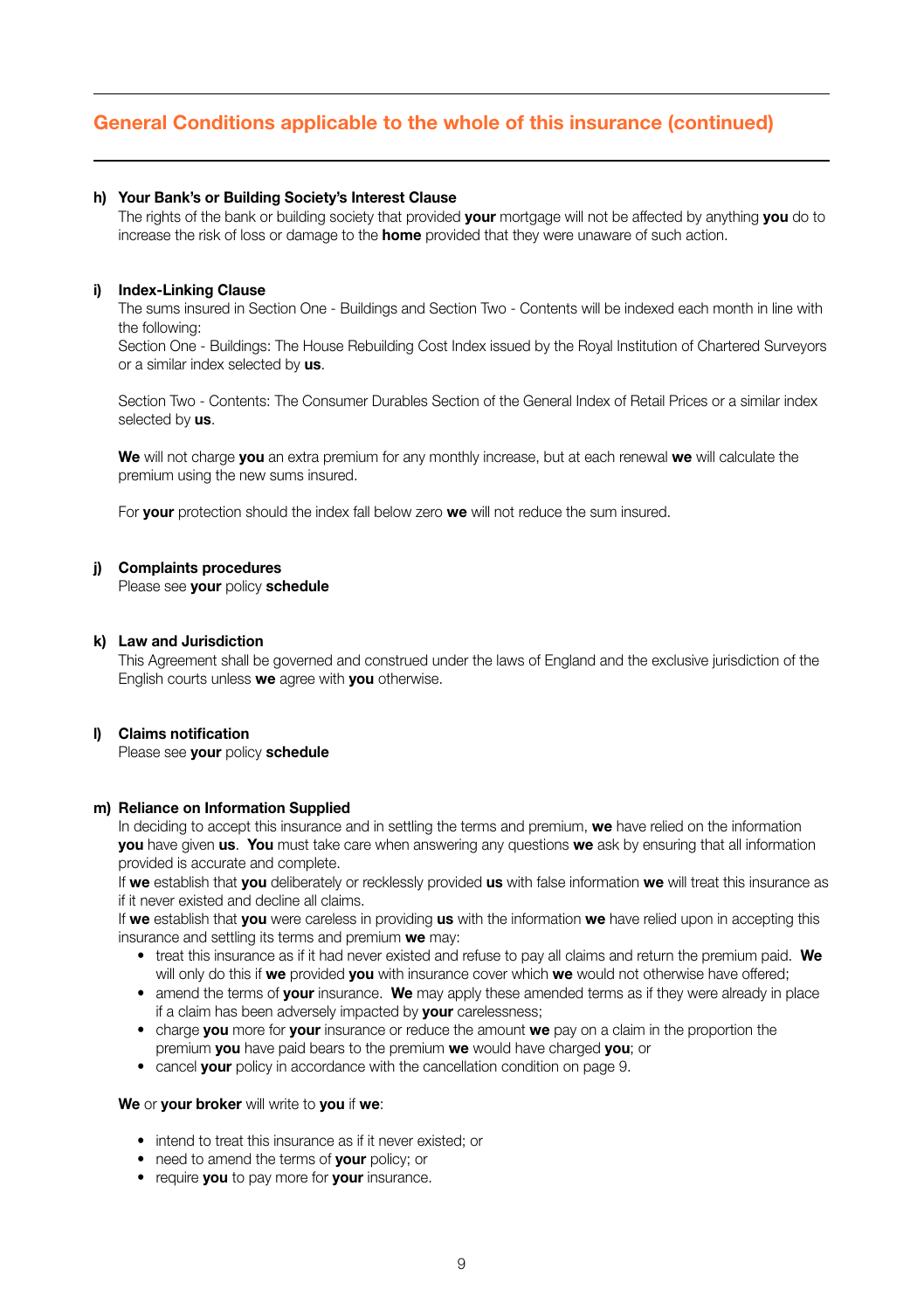# **General Conditions applicable to the whole of this insurance (continued)**

#### **n) Unoccupancy Condition**

If the **home** is **unoccupied** it is a condition of the policy that **you** must comply with the following:-

- The water must be switched off at the mains and the water system drained OR the heating must be maintained at a minimum 15 degrees Centigrade or 59 degrees Fahrenheit at all times
- The gas and electricity must be turned off at the mains unless used to maintain the security and/or heating of the property
- Advise **your broker** as soon as the property tenancy status alters
- The **home** must be visited at least once every 30 days by either **you** or **your** representative. A visit record of dates, time and any observations must be recorded in a central inspection record, presentation of which will be required in the event of a claim
- **You** must inform **us** as soon as **you** become aware of any action or occurrence that is likely to increase the risk of a loss or damage to the **home**, for example acts of vandalism, breaking and entering to the property even if **you** have no intention of making a claim.

#### **o) Subjectivity Clause**

At the inception of or during each **period of insurance**, the insurance provided by this policy is subject to **you**: (a) providing **us** with any additional information **we** may request

- (b) completing any actions agreed between **you** and **us**
- (c) allowing **us** to complete any actions agreed between **you** and **us**.
- (d) if required by **us**, allowing **us** access to **the premises** and/or **the business** to carry out survey(s) and **your** compliance with any risk improvements identified.

If this is the case, then **the schedule** will clearly state the information required and/or the actions to be completed and the dates **we** require such information or the actions to be completed by. Upon completion of these requirements (or if they are not completed by the required dates) **we** may, at **our** option:

- i. Modify **your** premium,
- ii. Amend the terms and conditions of this policy,
- iii. Require **you** to make alterations to **the premises** and/or to comply with any risk improvements identified,
- iv. Exercise **our** right to cancel **your** policy under General Condition, g) Cancellation,
- v. Leave the policy terms, conditions and premium unaltered.

If **we** proceed with any of i. ii. And iii. Above, **you** have the right to cancel this policy from a date agreed by **you** and **us** and, providing no claims have been made, **we** will refund a proportionate part of the premium paid for the unexpired period of cover.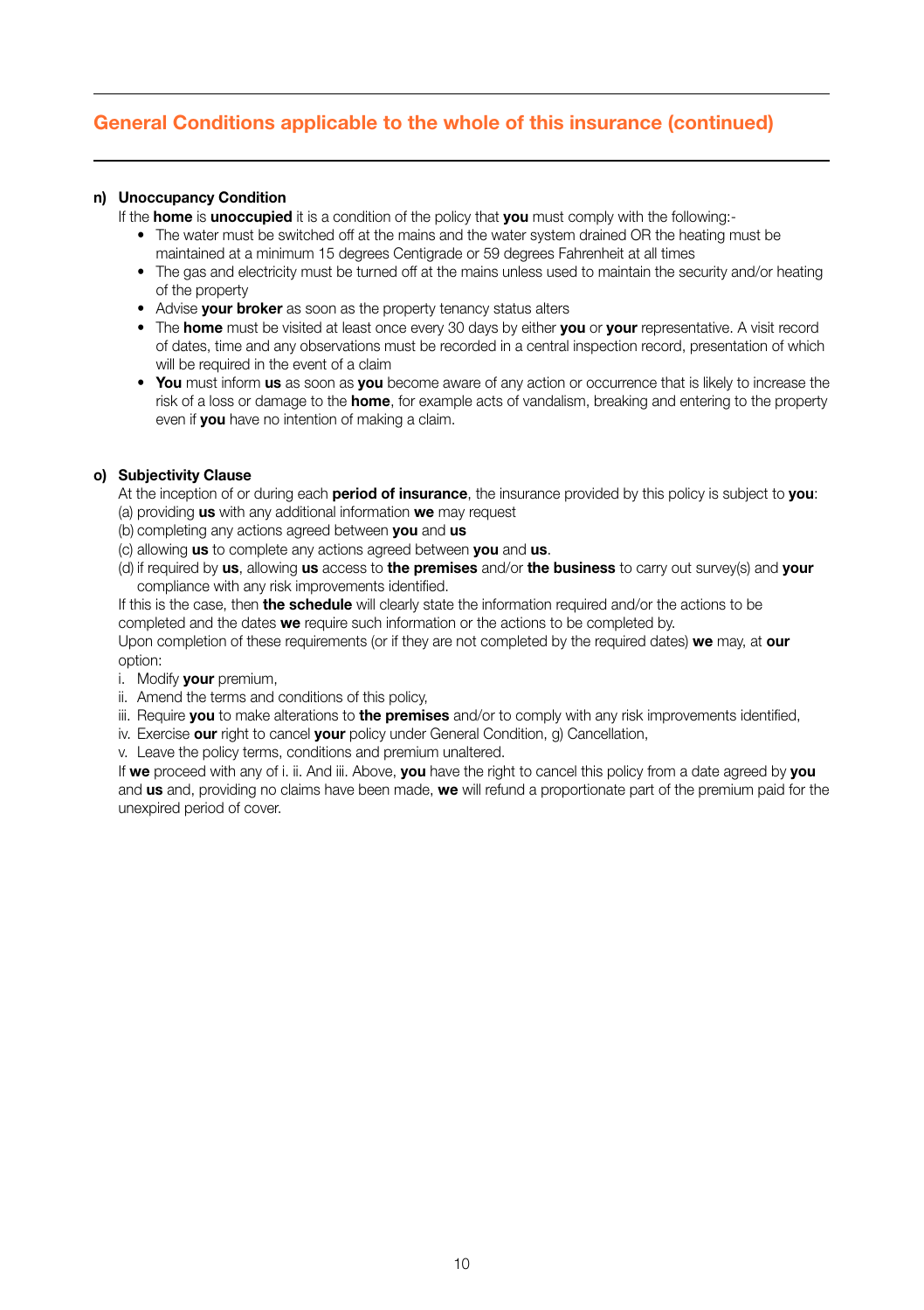### **General Exclusions applicable to the whole of this insurance**

#### **a) Radioactive Contamination and Nuclear Assemblies Exclusion**

#### **We** will not pay for:

1.loss or destruction of or damage to any property whatsoever

- 2.any legal liability of whatsoever nature directly or indirectly caused by or contributed to, by or arising from:
	- i) ionising radiations or contamination by radioactivity from any nuclear fuel or from any nuclear waste from the combustion of nuclear fuel,
	- ii) the radioactive, toxic, explosive or other hazardous properties of any explosive nuclear assembly or nuclear component thereof.

#### **b) War Exclusion**

**We** will not pay for any loss or damage or liability directly or indirectly occasioned by, happening through or in consequence of war, invasion, acts of foreign enemies, hostilities (whether war be declared or not), civil war, rebellion, revolution, insurrection, military or usurped power, or confiscation or nationalisation or requisition or destruction of or damage to property by or under the order of any government or public or local authority.

#### **c) Existing and Deliberate Loss or Damage**

**We** will not pay for loss or damage:

- 1. occurring before cover starts or arising from an event before cover starts
- 2. caused deliberately by **you** or any member of **your** family.

#### **d) Indirect Loss or Damage**

**We** will not pay for loss or damage that is not directly associated with the incident that caused **you** to claim, unless expressly stated in this policy wording and **schedule**.

#### **e) Electronic Data Exclusion Clause**

**We** will not pay for:

1.loss or destruction of or damage to any property whatsoever 2.any legal liability of whatsoever nature

directly or indirectly caused by or contributed to, by or arising from:-

• computer viruses, erasure or corruption of electronic data;

• the failure of any equipment to correctly recognise the date or change of date.

For the purposes of this exclusion "computer virus" means a set of corrupting, harmful or otherwise unauthorised instructions or code including a set of maliciously introduced unauthorised instructions or code, programmatic or otherwise, that propagate themselves through a computer system or network of whatsoever nature. Computer virus includes but is not limited to 'trojan horses', 'worms' and 'time or logic bombs'.

#### **f) Contracts (Rights of Third Parties) Act 1999 Clarification Clause**

A person who is not a party to this insurance has no right under the Contracts (Rights of Third Parties) Act 1999 to enforce any term of this insurance but this does not affect any right or remedy of a third party which exists or is available apart from that Act.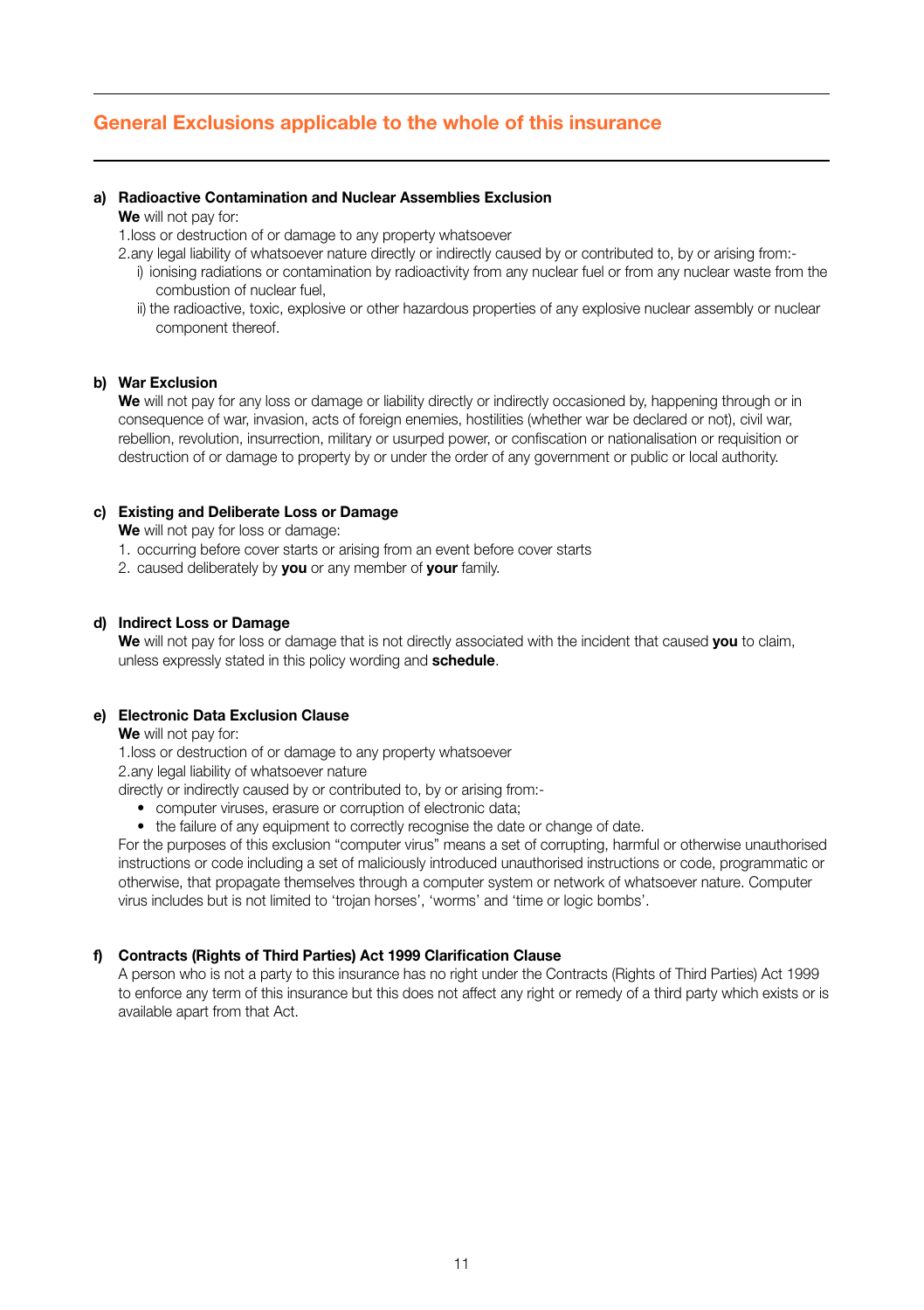# **General Exclusions applicable to the whole of this insurance (continued)**

#### **g) Biological and Chemical Contamination Clause**

**We** will not pay for:

- loss or destruction of or damage to any property whatsoever, or any loss or expenses whatsoever resulting or arising therefrom;
- any legal liability of whatsoever nature;
- death or injury to any person

directly or indirectly caused by or contributed to, by or arising from Biological or Chemical contamination due to or arising from;

- terrorism; and/or
- steps taken to prevent, suppress, control or reduce the consequences of any actual, attempted, threatened, suspected or perceived terrorism.

For the purposes of this exclusion "terrorism" means any act(s) of any person(s) or organisation(s) involving:

- the causing, occasioning or threatening of harm of whatever nature and by whatever means;
- putting the public or any section of the public in fear.

In circumstances in which it is concluded that the purpose(s) of the person(s) or organisation(s) concerned are wholly or partly of a political, religious, ideological or similar nature.

#### **h) Diminution in Value**

**We** will not pay for any reduction in value of the property insured following repair or replacement paid for under this insurance.

#### **i) Wear and Tear**

**We** will not pay for damage caused by wear and tear or any other gradually operating cause.

#### **j) Sonic Bangs**

**We** will not pay for any damage from pressure waves caused by aircraft or other flying devices travelling at or above the speed of sound.

#### **k) Contractors Exclusion Clause**

We will not pay for loss, damage or liability arising out of the activities of contractors.

#### **l) Terrorism**

**We** will not pay for any loss or destruction of or damage to any property whatsoever, or any loss or expenses whatsoever resulting or arising therefrom occasioned by or happening through or in consequence directly or indirectly:

- of Terrorism<sup>®</sup>
- of riot, civil commotion and (except in respect of any loss by fire or explosion) strikers, locked out workers, persons engaged in labour disturbances or malicious persons in Northern Ireland

Terrorism shall mean any action, threat of action, or attempt at action, by any individual(s) or group(s) of individuals or body or organisation(s), whether acting alone, on behalf of, or in concert with any other body, organisation, or government, where such action, threat, or attempt is designed to influence, intimidate, or coerce, any government or international governmental organisation or the population or any section of the population, or any community, and the action, threat, or attempt, is made for the purpose of advancing a political, religious, or ideological cause.

#### **m) Sanction Limitation and Exclusion Clause**

**We** do not provide cover and **we** will not be liable to pay any claim or provide any benefit hereunder to the extent that the provision of such cover, payment of such claim or provision of such benefit that would expose **us** to any sanction, prohibition or restriction under United Nations resolutions or the trade or economic sanctions, laws or regulations of the European Union, **United Kingdom** or United States of America.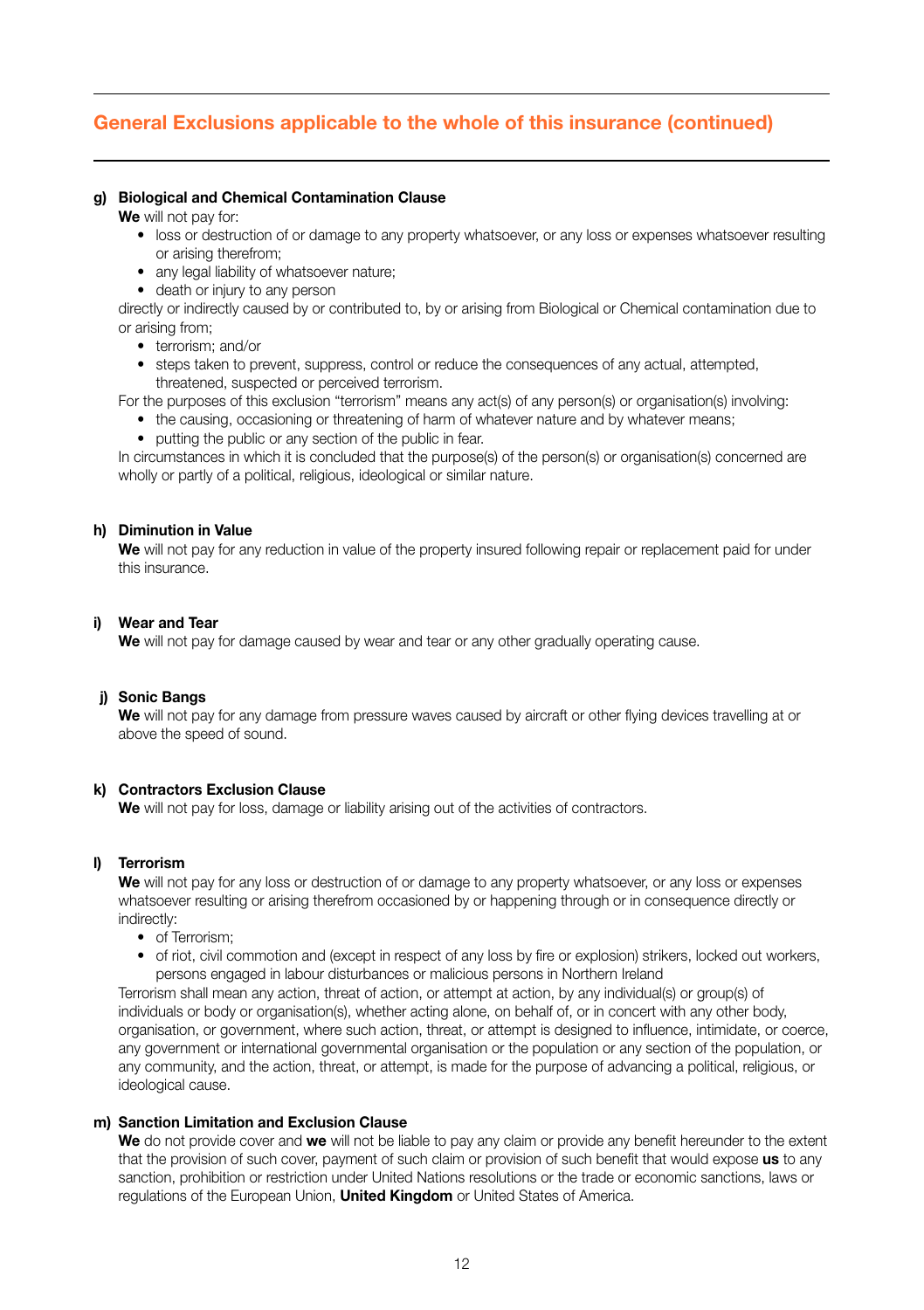# **General Exclusions applicable to the whole of this insurance (continued)**

#### **n) Infectious or Contagious Disease Exclusion**

**We** do not provide cover for any loss, damage, liability , cost or expense , in any way caused by or resulting from: (a) infectious or contagious disease;

(b) any fear or threat of a) above; or

(c) any action taken to minimise or prevent the impact of a) above.

Infectious or contagious disease means any disease capable of being transmitted from an infected person,

animal or species to another person, animal or species by any means.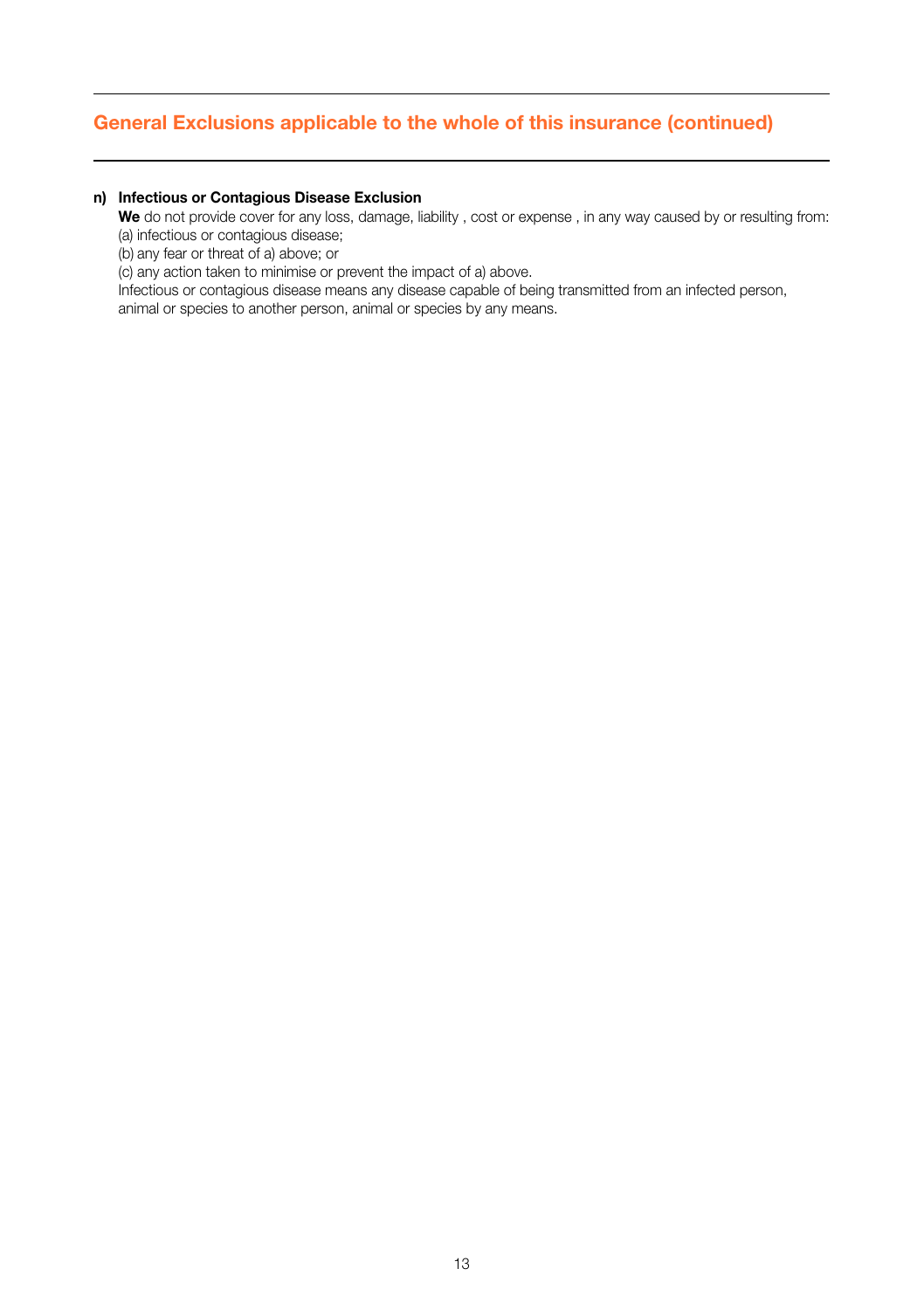# **Claims Conditions applicable to the whole of this insurance**

#### **Your Duties**

In the event of a claim or possible claim under this insurance **you** must:

- 1. notify **your broker** or the claims department as shown in this policy wording under Claims Notification as soon as possible giving full details of what has happened.
- 2. co-operate with **us** to investigate **your** claim, including providing any evidence **we** may reasonably require.
- 3. forward to **your broker** within 3 days' notice of the claim, if a claim for liability is made against **you**, any letter, claim, writ, summons or other legal document **you** receive.
- 4. inform the Police as soon as possible following malicious acts, violent disorder, riots or civil commotion, theft, attempted theft or lost property.
- 5. not admit liability or offer or agree to settle any claim without **our** written permission.
- 6. take all care to limit any loss, damage or injury.
- 7. not abandon any property to **us** without **our** written permission.

If you fail to comply with any of the above duties this insurance may become invalid.

#### **How We Deal With Your Claim**

#### **1. Defence of Claims**

- **We** may
	- take full responsibility for conducting, defending or settling any claim in **your** name
	- take any action **we** consider necessary to enforce **your** rights or **our** rights under this insurance.

#### **2. Other Insurance**

**We** will not pay any claim if any loss, damage or liability covered under this insurance is also covered wholly or in part under any other insurance except in respect of any excess beyond the amount which would have been covered under such other insurance had this insurance not been effected. This clause does not apply to fatal injury (Section Two - G).

#### **3. Fraudulent Claims**

If **you**, or anyone acting on **your** behalf, make a claim knowing it to be false or fraudulent in amount or in any other respect, **you** shall forfeit any right to an indemnity in respect of that claim and **we** may cancel this Policy from the date of the fraudulent act and **we** will not allow any return of premium .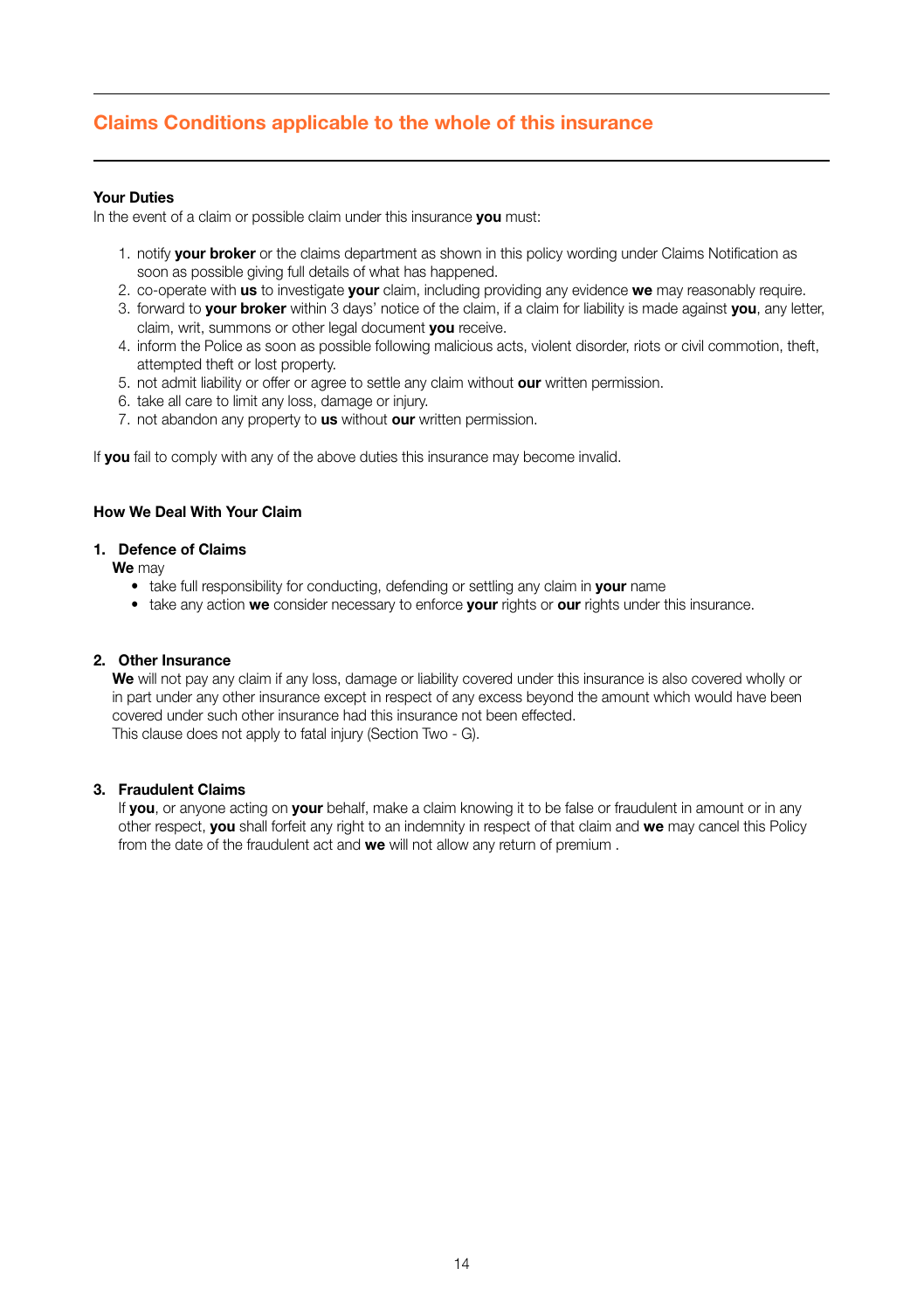# **Buildings**

| What is covered                                                                                                                                           | What is not covered                                                                                                                                                                                                                                                                                                                                                                                                                                                                                                                                             |  |
|-----------------------------------------------------------------------------------------------------------------------------------------------------------|-----------------------------------------------------------------------------------------------------------------------------------------------------------------------------------------------------------------------------------------------------------------------------------------------------------------------------------------------------------------------------------------------------------------------------------------------------------------------------------------------------------------------------------------------------------------|--|
| This insurance covers the <b>buildings</b> for loss or<br>damage directly caused by                                                                       | We will not pay                                                                                                                                                                                                                                                                                                                                                                                                                                                                                                                                                 |  |
| 1. fire, lightning, explosion or earthquake                                                                                                               | the first £100 of every claim increasing to £250 while<br>the buildings are unoccupied                                                                                                                                                                                                                                                                                                                                                                                                                                                                          |  |
| 2. aircraft and other flying devices or items dropped<br>from them                                                                                        | the first £100 of every claim increasing to £250 while<br>the buildings are unoccupied                                                                                                                                                                                                                                                                                                                                                                                                                                                                          |  |
| 3. storm, flood or weight of snow                                                                                                                         | a) the first £100 of every claim increasing to £250 while<br>the buildings are unoccupied<br>b) for loss or damage caused by subsidence, heave<br>or landslip other than as covered under Section<br>One - Buildings, What is covered, item number 9<br>c) for loss or damage to domestic fixed fuel-oil tanks<br>in the open, permanently installed swimming pools,<br>fixed hot tubs, fixed spas, tennis courts, drives,<br>patios and terraces, gates and fences                                                                                             |  |
| 4. escape of water from and frost damage to fixed<br>water tanks, apparatus or pipes                                                                      | a) the first £500 of every claim increasing to £1,000<br>while the buildings are unoccupied<br>b) for loss or damage caused by subsidence, heave<br>or landslip other than as covered under Section<br>One - Buildings, What is covered, item number 9<br>c) for loss or damage to domestic fixed fuel-oil tanks<br>and permanently installed swimming pools, fixed hot<br>tubs, fixed spas<br>d) for loss or damage while the <b>home</b> is not furnished<br>enough to be normally lived in<br>e) for the appliance or system from which the water<br>escaped |  |
| 5. escape of oil from a fixed domestic oil-fired<br>heating installation and smoke damage caused by<br>a fault in any fixed domestic heating installation | a) the first £100 of every claim increasing to £250 while<br>the buildings are unoccupied<br>b) for loss or damage caused by faulty workmanship<br>c) for loss or damage while the <b>home</b> is not furnished<br>enough to be normally lived in<br>d) for the appliance or system from which the oil<br>escaped                                                                                                                                                                                                                                               |  |
| 6. theft or attempted theft                                                                                                                               | a) the first £100 of every claim increasing to £250 while<br>the buildings are unoccupied<br>b) for loss or damage while the <b>building</b> is lent, let or<br>sublet unless the loss or damage follows a violent<br>and forcible entry or by deception<br>c) for loss or damage while the <b>home</b> is not furnished<br>enough to be normally lived in                                                                                                                                                                                                      |  |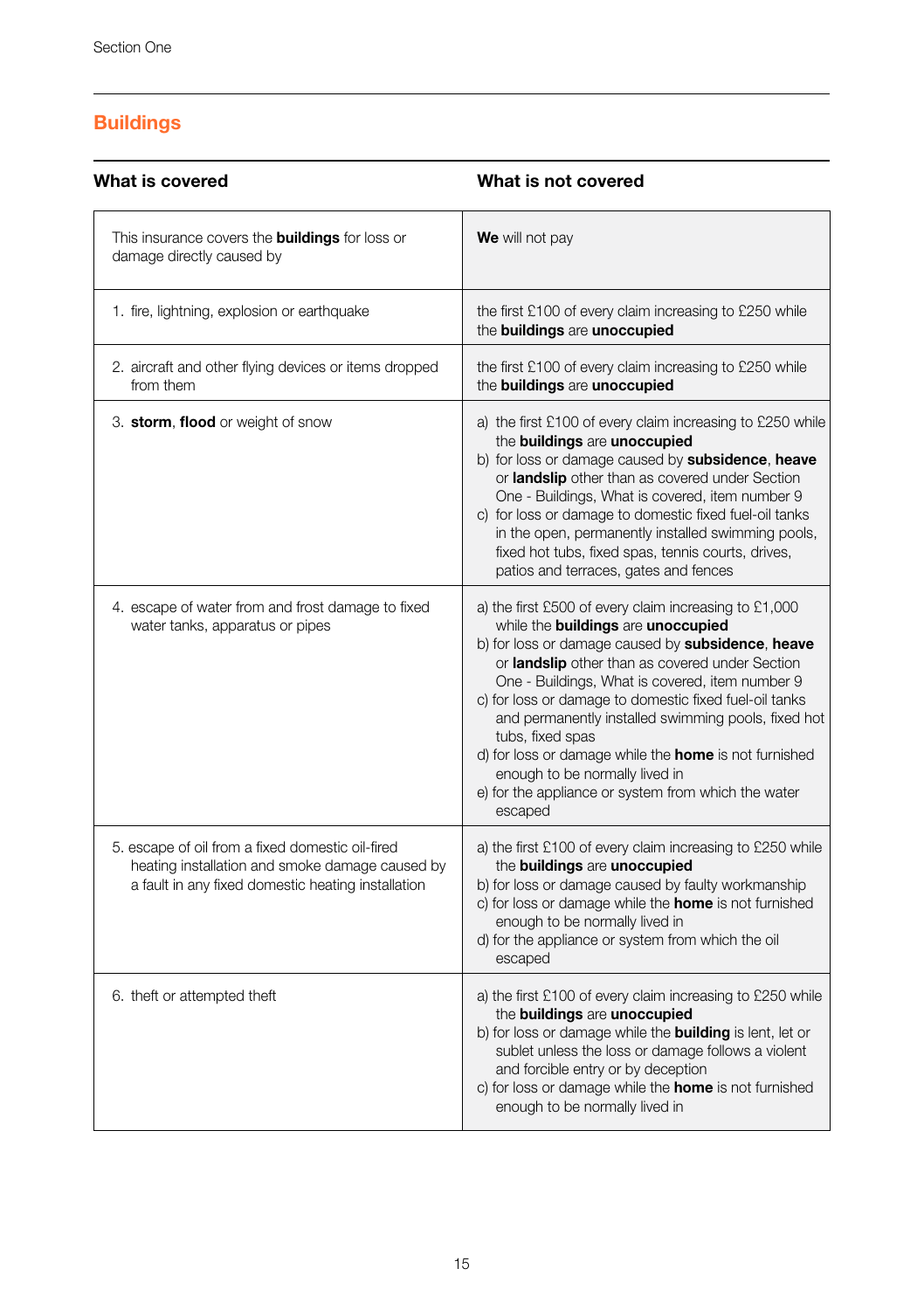| What is covered                                                                                                                   | What is not covered                                                                                                                                                                                                                                                                                                                                                                                                                                                                                                                                                                                                                                                                                                                                                                                                                                                                                                                                                                                                       |  |
|-----------------------------------------------------------------------------------------------------------------------------------|---------------------------------------------------------------------------------------------------------------------------------------------------------------------------------------------------------------------------------------------------------------------------------------------------------------------------------------------------------------------------------------------------------------------------------------------------------------------------------------------------------------------------------------------------------------------------------------------------------------------------------------------------------------------------------------------------------------------------------------------------------------------------------------------------------------------------------------------------------------------------------------------------------------------------------------------------------------------------------------------------------------------------|--|
| This insurance covers the <b>buildings</b> for loss or<br>damage directly caused by                                               | We will not pay                                                                                                                                                                                                                                                                                                                                                                                                                                                                                                                                                                                                                                                                                                                                                                                                                                                                                                                                                                                                           |  |
| 7. collision by any vehicle or animal                                                                                             | the first £100 of every claim increasing to £250 while<br>the buildings are unoccupied                                                                                                                                                                                                                                                                                                                                                                                                                                                                                                                                                                                                                                                                                                                                                                                                                                                                                                                                    |  |
| any person taking part in a riot, violent disorder,<br>8.<br>strike, labour disturbance, civil commotion or<br>acting maliciously | a) the first £100 of every claim increasing to £250 while<br>the buildings are unoccupied<br>b) for loss or damage while the <b>home</b> is not furnished<br>enough to be normally lived in                                                                                                                                                                                                                                                                                                                                                                                                                                                                                                                                                                                                                                                                                                                                                                                                                               |  |
| 9. subsidence or heave of the site upon which the<br>buildings stand or landslip                                                  | a) the first £1,000 of every claim<br>b) for loss or damage to domestic fixed fuel-oil tanks,<br>permanently installed swimming pools, fixed hot tubs,<br>fixed spas, tennis courts, drives, patios and terraces,<br>walls, gates and fences unless the private dwelling is<br>also affected at the same time by the same event<br>c) for loss or damage to solid floors unless the walls of<br>the private dwelling are damaged at the same<br>time by the same event<br>d) for loss or damage arising from faulty design,<br>specification, workmanship or materials<br>e) for loss or damage which compensation has been<br>provided for or would have been but for the existence<br>of this insurance under any contract or a quarantee or<br>by law<br>f) for loss or damage caused by coastal erosion<br>g) for loss or damage whilst the <b>buildings</b> are<br>undergoing any structural repairs, alterations or<br>extensions<br>h) for loss or damage which commenced prior to the<br>inception of this policy |  |
| 10. breakage or collapse of fixed radio and television<br>aerials, fixed satellite dishes and their fittings and<br>masts         | a) the first £100 of every claim increasing to £250 while<br>the buildings are unoccupied<br>b) for loss or damage to radio and television aerials,<br>satellite dishes, their fittings and masts                                                                                                                                                                                                                                                                                                                                                                                                                                                                                                                                                                                                                                                                                                                                                                                                                         |  |
| 11. falling trees, telegraph poles or lamp-posts                                                                                  | a) the first £100 of every claim increasing to £250 while<br>the buildings are unoccupied<br>b) for loss or damage caused by trees being cut down<br>or cut back within the premises<br>c) for loss or damage to gates and fences                                                                                                                                                                                                                                                                                                                                                                                                                                                                                                                                                                                                                                                                                                                                                                                         |  |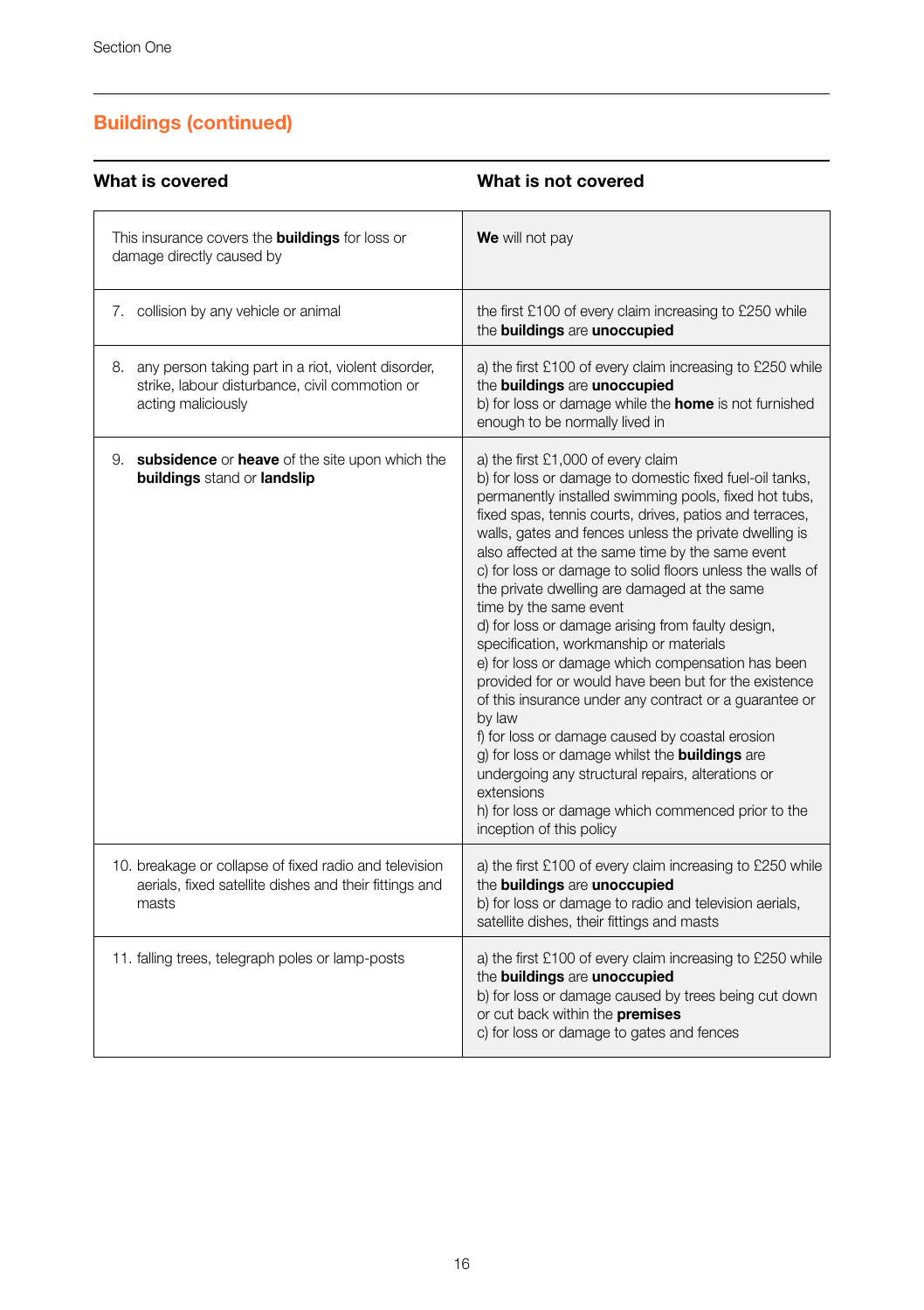| What is covered                                                                                                                                                                                                                                                                                                                                                                                                                                                                                                           | What is not covered                                                                                                                                                                                                                                                                                                            |  |
|---------------------------------------------------------------------------------------------------------------------------------------------------------------------------------------------------------------------------------------------------------------------------------------------------------------------------------------------------------------------------------------------------------------------------------------------------------------------------------------------------------------------------|--------------------------------------------------------------------------------------------------------------------------------------------------------------------------------------------------------------------------------------------------------------------------------------------------------------------------------|--|
| This section of the insurance also covers                                                                                                                                                                                                                                                                                                                                                                                                                                                                                 | We will not pay                                                                                                                                                                                                                                                                                                                |  |
| a) the cost of repairing <b>accidental damage</b> to<br>• fixed glass and double glazing (including the<br>cost of replacing frames)<br>• solar panels<br>• sanitary ware<br>• ceramic hobs<br>all forming part of the <b>buildings</b>                                                                                                                                                                                                                                                                                   | a) the first £100 of every claim increasing to £250<br>while the buildings are unoccupied<br>b) for damage while the <b>home</b> is not furnished<br>enough to be normally lived in                                                                                                                                            |  |
| b) the cost of repairing <b>accidental damage</b> to<br>• domestic oil pipes<br>• underground water-supply pipes<br>underground sewers, drains and septic tanks<br>٠<br>• underground gas pipes<br>• underground cables<br>which you are legally liable for                                                                                                                                                                                                                                                               | the first £100 of every claim increasing to £250 while<br>the buildings are unoccupied                                                                                                                                                                                                                                         |  |
| c) loss of rent due to you for which a booking has<br>been confirmed and a deposit taken which you<br>are unable to recover while the <b>buildings</b> cannot<br>be lived in following loss or damage which is<br>covered under Section One.<br>Or alternatively<br>Additional costs of alternative accommodation,<br>substantially the same as your existing<br>accommodation, which you have to pay for while<br>the <b>buildings</b> cannot be lived in following loss or<br>damage which is covered under Section One | a) any amount over 33.33% of the sum insured for<br>the <b>buildings</b> damaged or destroyed<br>b) any loss of rent for a period in excess of 12<br>months<br>c) any amount where you cannot evidence a<br>booking has been made in writing in advance of<br>the loss or damage and a deposit for the visit has<br>been taken |  |
| d) expenses you have to pay and which we have<br>agreed in writing for<br>• architects', surveyors', consulting engineers'<br>and legal fees<br>• the cost of removing debris and making safe<br>the building<br>• costs you have to pay in order to comply<br>with any Government or local authority<br>requirements following loss or damage to the<br><b>buildings</b> which is covered under Section One                                                                                                              | a) any expenses for preparing a claim or an estimate<br>of loss or damage<br>b) any costs if government or local authority<br>requirements have been served on you before the<br>loss or damage                                                                                                                                |  |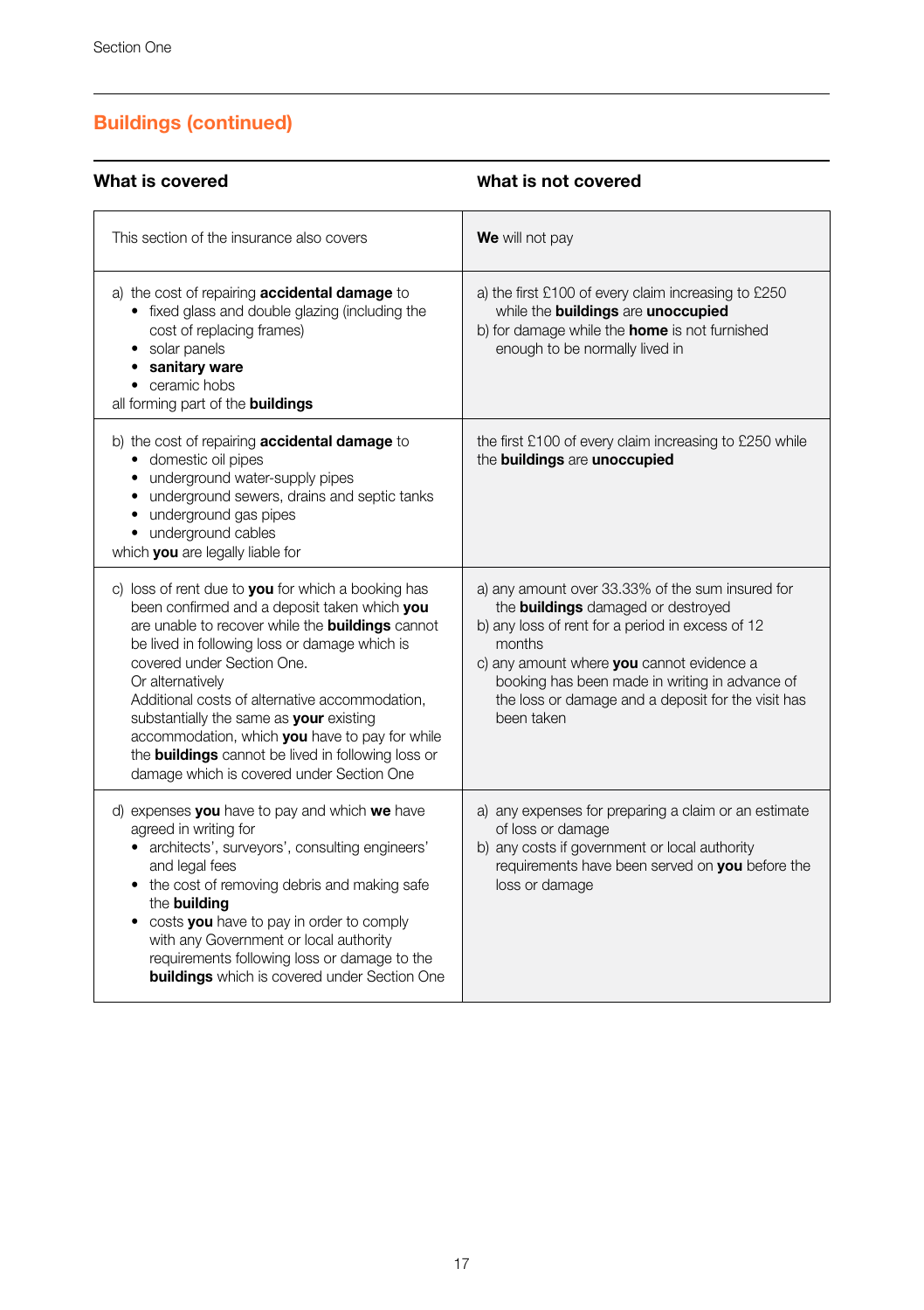| What is covered                                                                                                                                                                                                                                                                                                                                                                                                                                                         | What is not covered                                                                                                                                    |  |
|-------------------------------------------------------------------------------------------------------------------------------------------------------------------------------------------------------------------------------------------------------------------------------------------------------------------------------------------------------------------------------------------------------------------------------------------------------------------------|--------------------------------------------------------------------------------------------------------------------------------------------------------|--|
| This section of the insurance also covers                                                                                                                                                                                                                                                                                                                                                                                                                               | We will not pay                                                                                                                                        |  |
| e) increased domestic metered water charges you<br>have to pay following an escape of water which<br>gives rise to an admitted claim under Section One<br>- Buildings, What is covered, item number 4                                                                                                                                                                                                                                                                   | more than £750 in any period of insurance. If you<br>claim for such loss under Section One and Section Two.<br>we will not pay more than £750 in total |  |
| f) anyone buying the <b>home</b> who will have the<br>benefit of Section One until the sale is completed<br>or the insurance ends, whichever is sooner                                                                                                                                                                                                                                                                                                                  | if the <b>buildings</b> are insured under any other insurance                                                                                          |  |
| g) trace and access cover<br>In the event of loss or damage to the <b>buildings</b><br>which is covered under Section One What is<br>covered 4. in consequence of escape of water<br>from and frost damage to fixed water tanks,<br>apparatus and pipes we will pay for the expenses<br>incurred by you in locating the source of such<br>damage and in subsequent making good of<br>damage caused as a consequence of locating<br>such source                          | more than £5,000 in total during the <b>period of</b><br>insurance                                                                                     |  |
| h) illegal activities cover<br>In the event of loss or damage caused to the<br><b>buildings</b> for the purpose of illegal activities by a<br>person legally allowed in your property                                                                                                                                                                                                                                                                                   | more than £5,000 in total during the period of<br>insurance                                                                                            |  |
| i) emergency Access to the <b>premises</b><br>In the event of loss or damage caused to the<br><b>buildings</b> or destruction to external landscaping<br>caused by the emergency services or persons<br>acting under their control in gaining access to the<br>insured premises as a result of concern for the<br>welfare of the tenant(s) or to mitigate damage to<br>the <b>premises</b> caused by an insured peril under<br>Section One - Buildings What is covered. | more than £5,000 in total during the period of<br>insurance                                                                                            |  |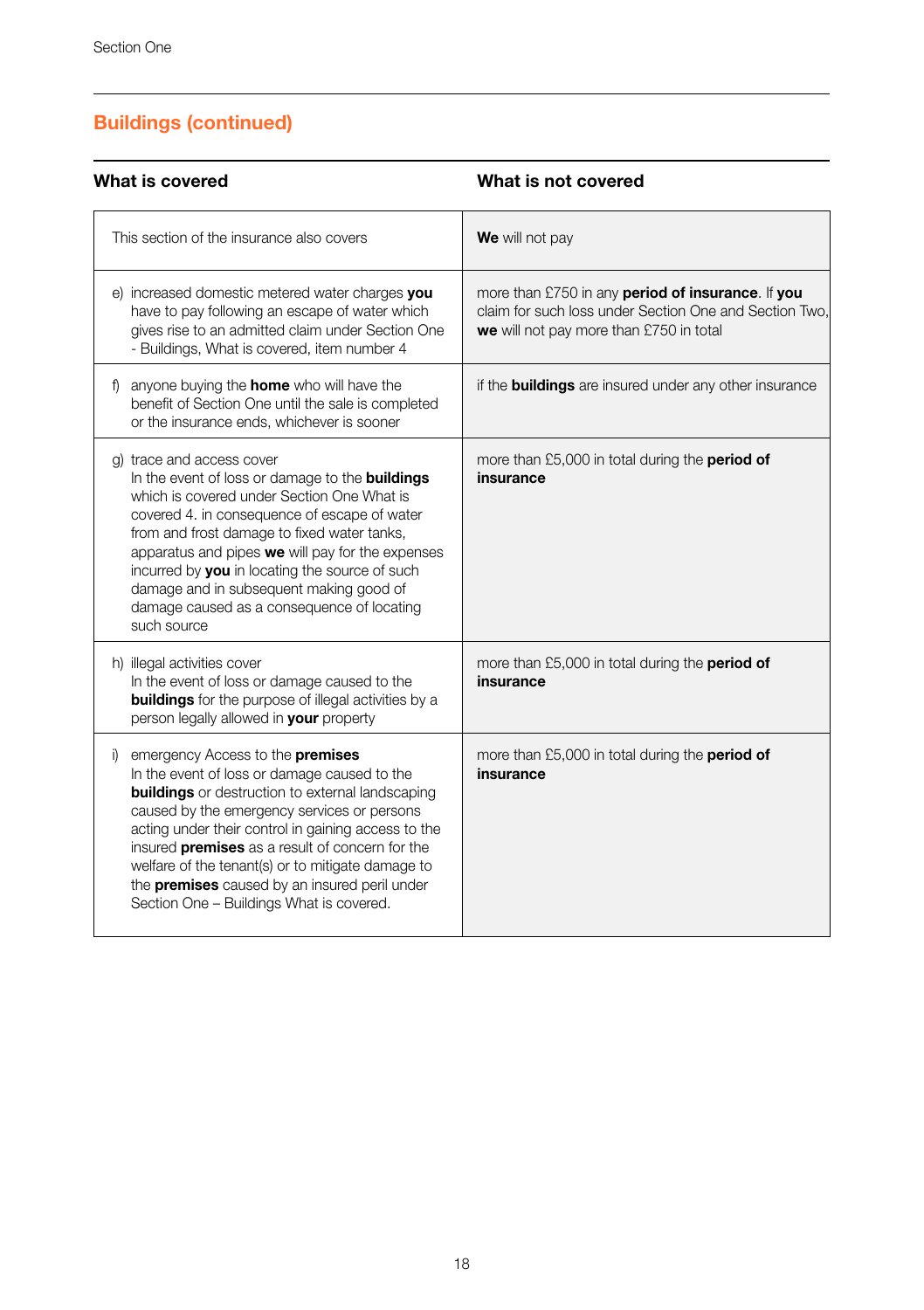#### **Accidental damage** to the **buildings**

The following applies only if the **schedule** shows that **accidental damage** to the **buildings** is included.

### **What is covered**

### **What is not covered**

| This extension covers              | We will not pay                                                                                                                                                                                                                                                                                                                                                                                                                                                                                                                                                                                                                                                                                                                                                                                                                                                                                                                                                                                                                                                                                                                                                                                                                                                                                                                                      |
|------------------------------------|------------------------------------------------------------------------------------------------------------------------------------------------------------------------------------------------------------------------------------------------------------------------------------------------------------------------------------------------------------------------------------------------------------------------------------------------------------------------------------------------------------------------------------------------------------------------------------------------------------------------------------------------------------------------------------------------------------------------------------------------------------------------------------------------------------------------------------------------------------------------------------------------------------------------------------------------------------------------------------------------------------------------------------------------------------------------------------------------------------------------------------------------------------------------------------------------------------------------------------------------------------------------------------------------------------------------------------------------------|
| accidental damage to the buildings | a) the first £100 of every claim<br>b) for damage or any proportion of damage which<br>we specifically exclude elsewhere under Section<br>One<br>c) for the <b>buildings</b> moving, settling, shrinking,<br>collapsing or cracking<br>d) for damage while the <b>home</b> ais being altered,<br>repaired, cleaned, maintained or extended<br>e) for damage to outbuildings and garages which<br>are not of standard construction<br>f) for the cost of general maintenance<br>g) for damage caused by infestation, corrosion,<br>damp, wet or dry rot, mould or frost<br>h) for damage arising from faulty design,<br>specification, workmanship or materials<br>i) for damage from mechanical or electrical faults or<br>breakdown<br>j) for damage caused by dryness, dampness,<br>extremes of temperature or exposure to light<br>k) for damage to permanently installed swimming<br>pools, fixed hot tubs, fixed spas, tennis courts,<br>drives, patios and terraces, walls, gates and<br>fences and fuel tanks<br>I) for any damage caused by or contributed to,<br>by or arising from any kind of pollution and/or<br>contamination<br>m) for damage while the <b>home</b> is not furnished<br>enough to be lived in<br>n) for damage while the <b>home</b> is <b>unoccupied</b><br>o) for damage while the <b>home</b> is not self-contained |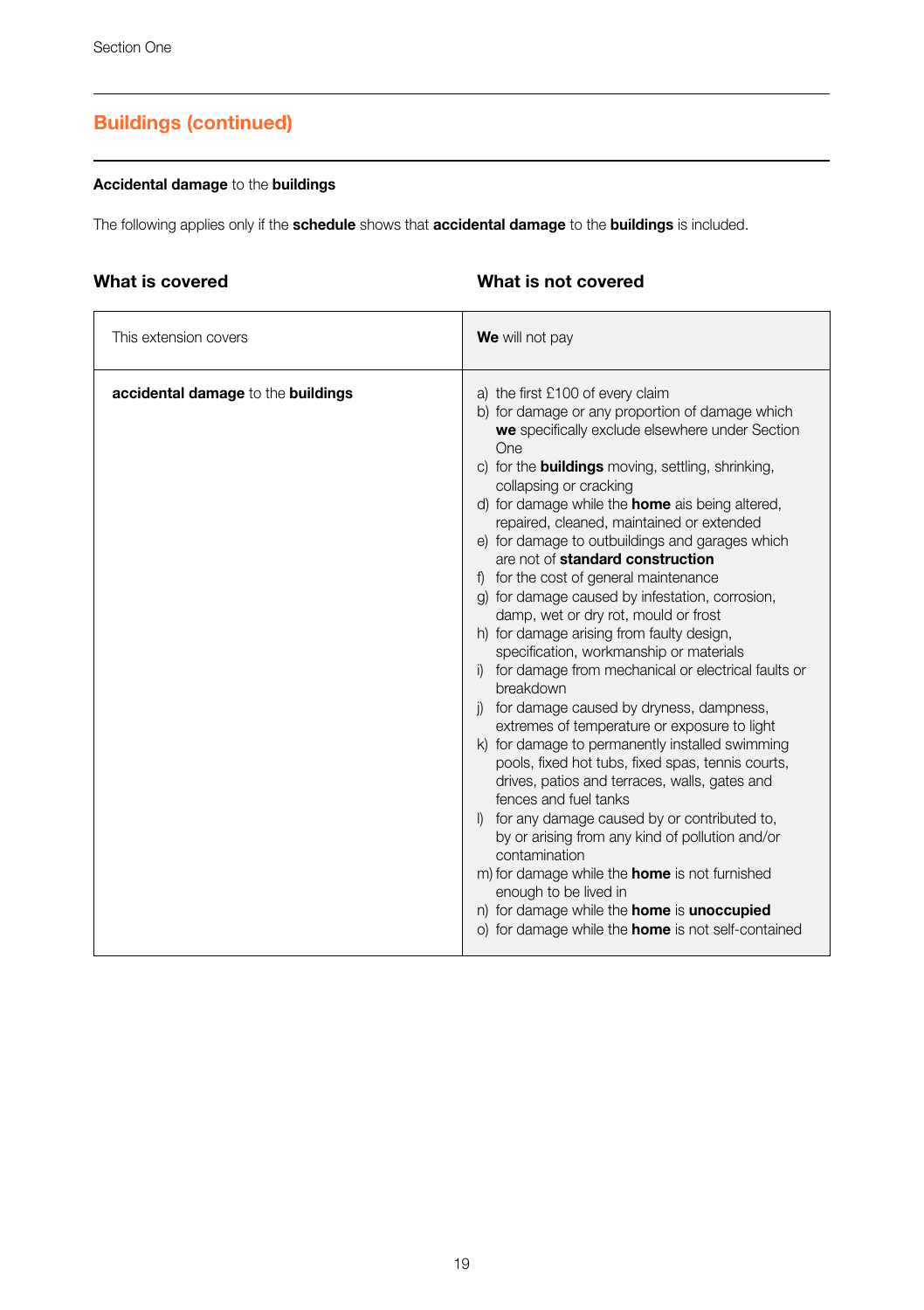# **Settling Claims**

#### **Conditions that apply to Section One buildings only**

How **we** deal with **your** claim

- 1. If **your** claim for loss or damage is covered under Section One, **we** will pay the full cost of repair as long as:
	- the **buildings** were in a good state of repair immediately prior to the loss or damage and
	- the sum insured is enough to pay for full cost of rebuilding the **buildings** in their present form and
	- the damage has been repaired or loss has been reinstated
- 2. **We** will not pay the cost of replacing or repairing any undamaged parts of the **buildings** which form part of a pair, set, suite or part of a common design or function when the loss or damage is restricted to a clearly identifiable area or to a specific part.

**Your** sum insured

- 1. **We** will not reduce the sum insured under Section One after **we** have paid a claim as long as **you** agree to carry out **our** recommendations to prevent further loss or damage.
- 2. If **you** are under-insured, which means the cost of rebuilding the **buildings** at the time of loss or damage is more than **your** sum insured for the **buildings**, then **we** will only pay a proportion of the claim. For example if **your** sum insured only covers one half of the cost of rebuilding the **buildings**; **we** will only pay one half of the cost of repair or replacement.

Limit of Insurance

**We** will not pay more than the sum insured for each **premises** shown in the **schedule**.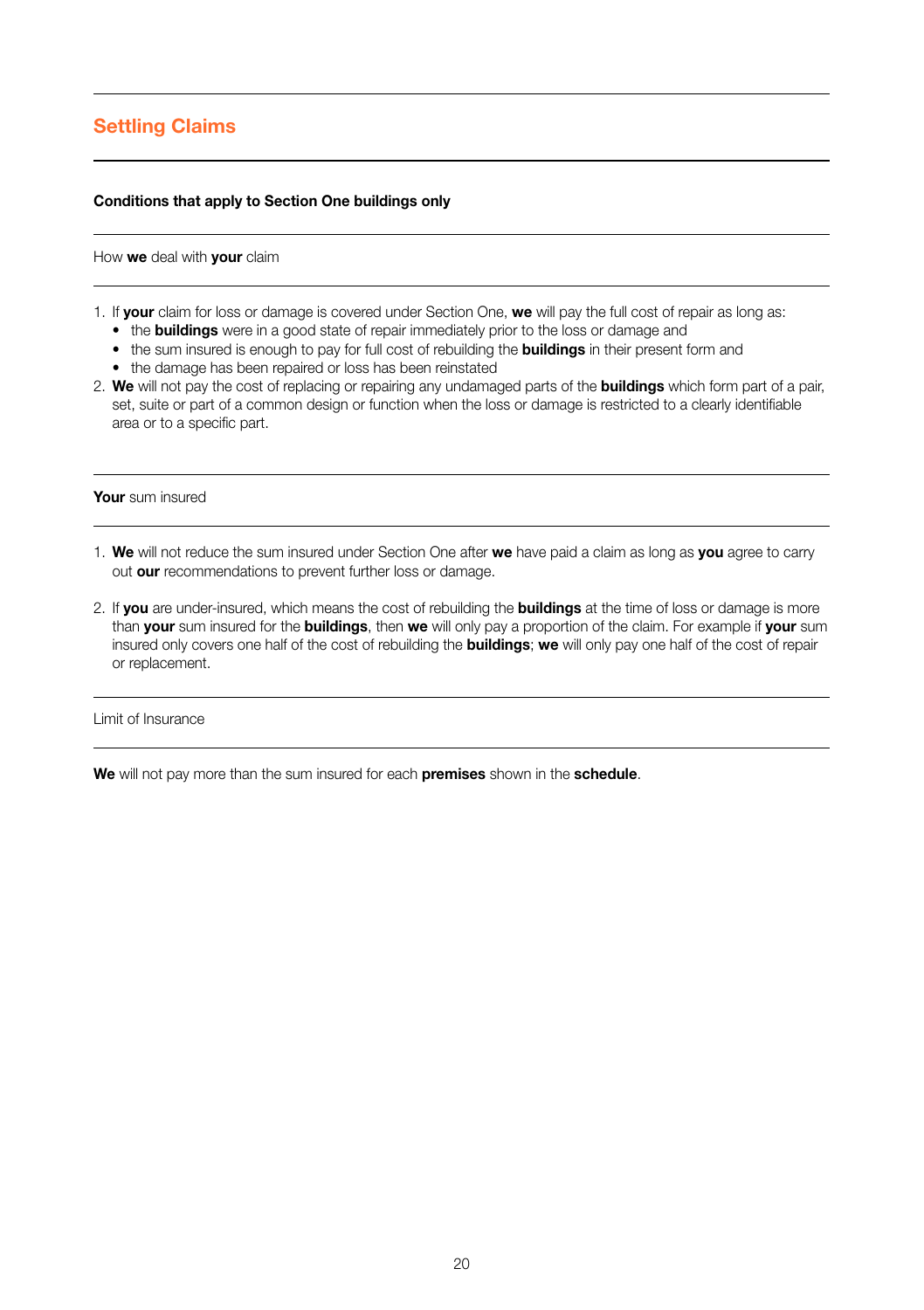# **Contents**

| What is covered                                                                                                                                           | What is not covered                                                                                                                                                                                                                                                                                                                                                                                                                                                                                                                   |  |
|-----------------------------------------------------------------------------------------------------------------------------------------------------------|---------------------------------------------------------------------------------------------------------------------------------------------------------------------------------------------------------------------------------------------------------------------------------------------------------------------------------------------------------------------------------------------------------------------------------------------------------------------------------------------------------------------------------------|--|
| This insurance covers the <b>contents</b> for loss or<br>damage directly caused by                                                                        | We will not pay                                                                                                                                                                                                                                                                                                                                                                                                                                                                                                                       |  |
| 1. fire, lightning, explosion or earthquake                                                                                                               | the first £100 of every claim increasing to £250 while<br>the buildings are unoccupied                                                                                                                                                                                                                                                                                                                                                                                                                                                |  |
| 2. aircraft and other flying devices or items dropped<br>from them                                                                                        | the first £100 of every claim increasing to £250 while<br>the buildings are unoccupied                                                                                                                                                                                                                                                                                                                                                                                                                                                |  |
| 3. storm, flood or weight of snow                                                                                                                         | a) the first £100 of every claim increasing to £250<br>while the buildings are unoccupied<br>b) for property in the open                                                                                                                                                                                                                                                                                                                                                                                                              |  |
| 4. escape of water from fixed water tanks,<br>apparatus or pipes                                                                                          | a) the first £500 of every claim increasing to £1,000<br>while the buildings are unoccupied<br>b for loss or damage while the <b>home</b> is not furnished<br>enough to be normally lived in                                                                                                                                                                                                                                                                                                                                          |  |
| 5. escape of oil from a domestic fixed oil-fired<br>heating installation and smoke damage caused by<br>a fault in any fixed domestic heating installation | a) the first £100 of every claim increasing to £250<br>while the buildings are unoccupied<br>b) for loss or damage caused by faulty workmanship<br>c) for loss or damage while the <b>home</b> is not<br>furnished enough to be normally lived in                                                                                                                                                                                                                                                                                     |  |
| 6. theft or attempted theft                                                                                                                               | a) the first £100 of every claim increasing to £250<br>while the buildings are unoccupied<br>b) for loss or damage whilst the <b>home</b> is lent, let or<br>sublet unless the loss or damage follows a violent<br>and forcible entry to the home or entry is gained<br>by deception<br>c) any amount over £500 or 3% of the sum insured<br>for contents whichever is greater, within<br>detached domestic outbuildings and garages<br>d) for loss or damage while the <b>home</b> is not<br>furnished enough to be normally lived in |  |
| 7. collision by any vehicle or animal                                                                                                                     | the first £100 of every claim increasing to £250 while<br>the buildings are unoccupied                                                                                                                                                                                                                                                                                                                                                                                                                                                |  |
| 8. any person taking part in a riot, violent disorder,<br>strike, labour disturbance, civil commotion or<br>acting maliciously                            | a) the first £100 of every claim increasing to £250<br>while the buildings are unoccupied<br>b) for loss or damage while the <b>home</b> is not<br>furnished enough to be normally lived in                                                                                                                                                                                                                                                                                                                                           |  |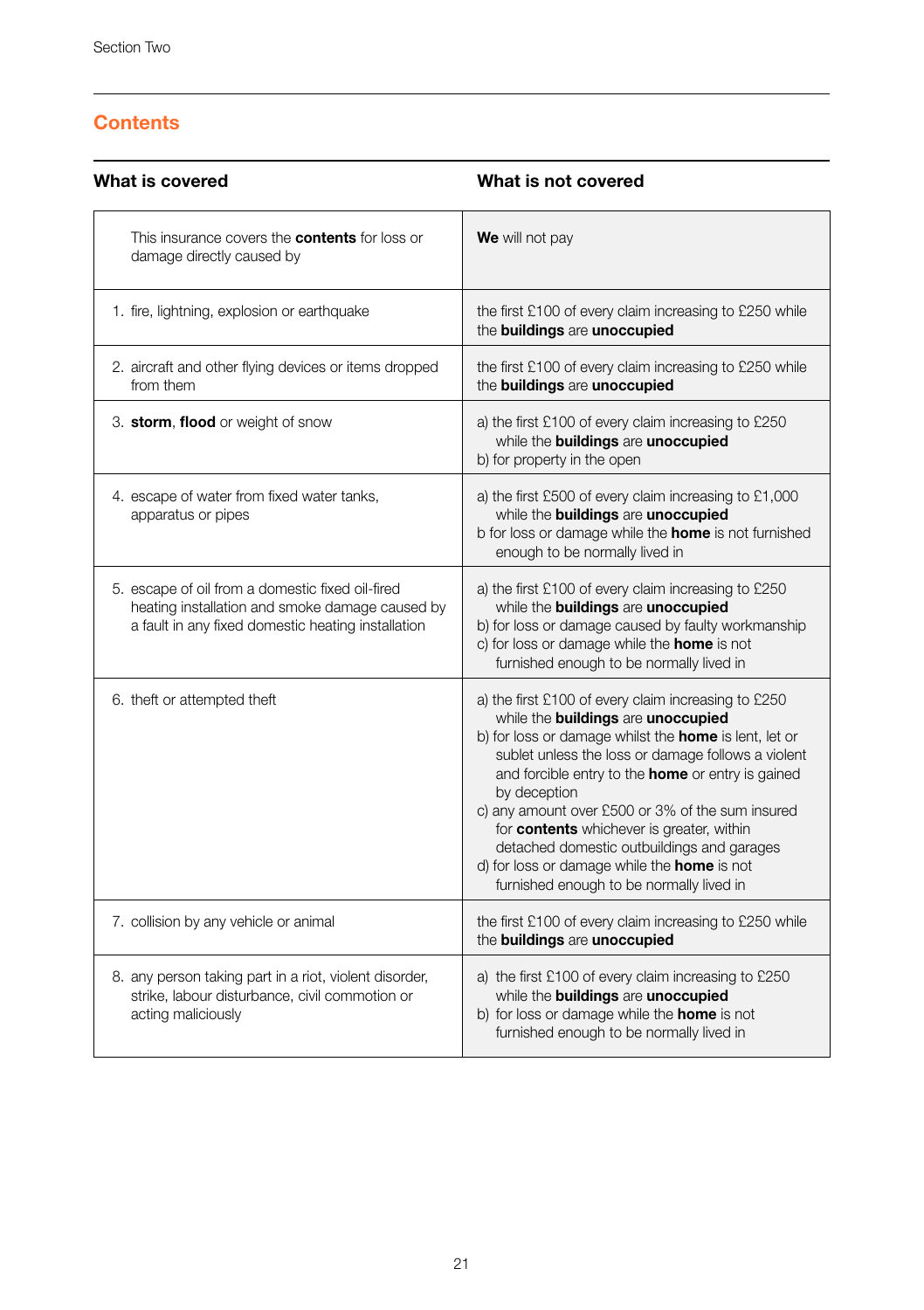| What is covered                                                                                | What is not covered                                                                                                                                                                                                                                                                                                                                                                                                                                                                                                                                                                                                                                                                                                                                |
|------------------------------------------------------------------------------------------------|----------------------------------------------------------------------------------------------------------------------------------------------------------------------------------------------------------------------------------------------------------------------------------------------------------------------------------------------------------------------------------------------------------------------------------------------------------------------------------------------------------------------------------------------------------------------------------------------------------------------------------------------------------------------------------------------------------------------------------------------------|
| This insurance covers the <b>contents</b> for loss or<br>damage directly caused by             | We will not pay                                                                                                                                                                                                                                                                                                                                                                                                                                                                                                                                                                                                                                                                                                                                    |
| 9. <b>subsidence</b> or <b>heave</b> of the site upon which the<br>buildings stand or landslip | a) the first £100 of every claim increasing to £250<br>while the buildings are unoccupied<br>b) for loss or damage following damage to solid<br>floors unless the walls of the private dwelling are<br>damaged at the same time by the same event<br>c) for loss or damage arising from faulty design,<br>specification, workmanship or materials<br>d) for loss or damage which but for the existence<br>of this insurance would be covered under any<br>contract or a quarantee or by law<br>e) for loss or damage whilst the <b>buildings</b> are<br>undergoing any structural repairs, alterations or<br>extensions<br>for loss or damage by coastal erosion<br>g) for loss or damage which commenced prior to the<br>inception of this policy |
| 10. falling trees, telegraph poles or lamp-posts                                               | a) the first £100 of every claim increasing to £250<br>while the buildings are unoccupied<br>b) for loss or damage caused by trees being cut<br>down or cut back within the <b>premises</b>                                                                                                                                                                                                                                                                                                                                                                                                                                                                                                                                                        |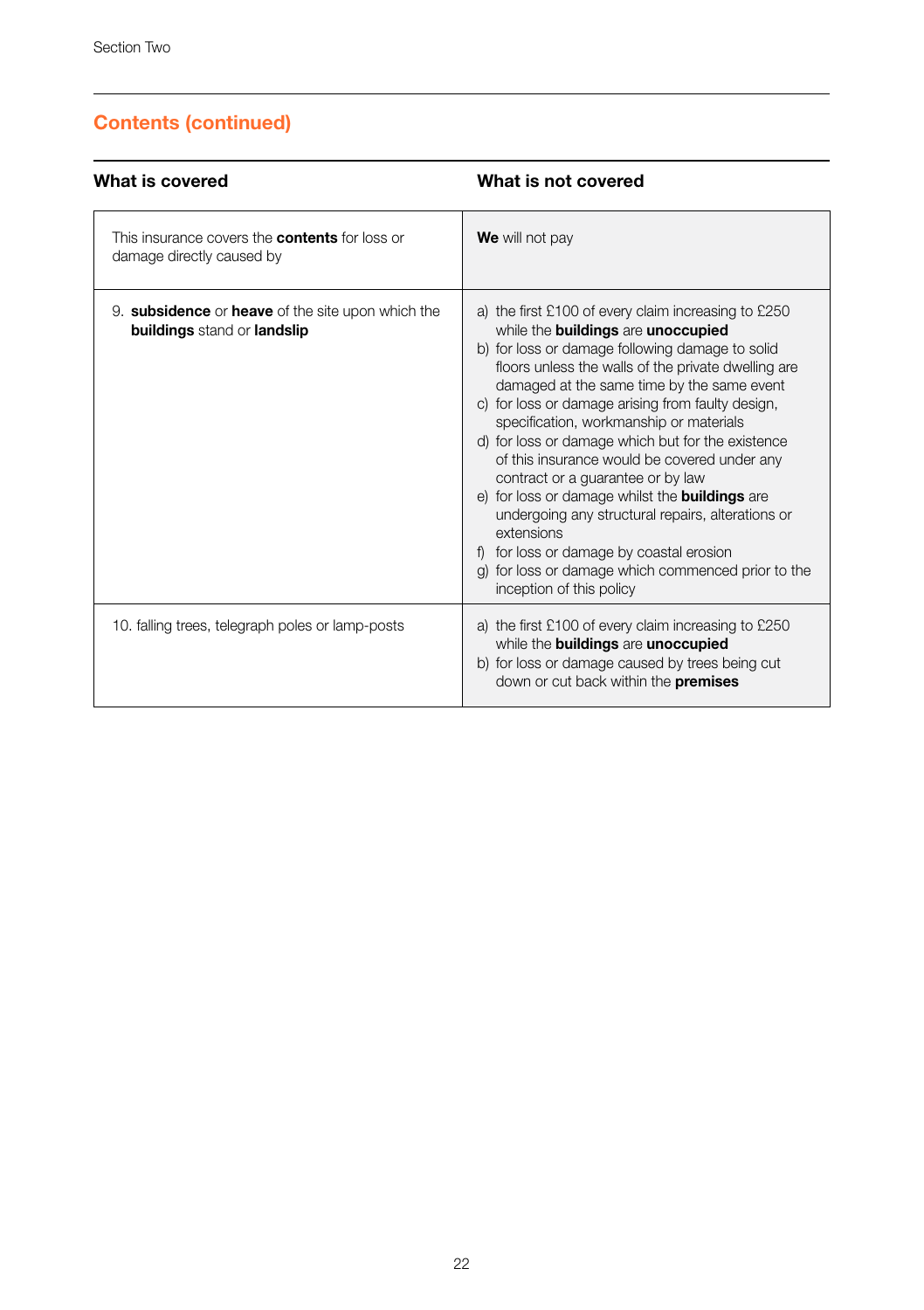| What is covered                                                                                                                                                                                                                                                                                                                                                                                                                                                                                                                                                                                                                                                                        | What is not covered                                                                                                                                                                                                                                                                                                                                                                                                                        |  |
|----------------------------------------------------------------------------------------------------------------------------------------------------------------------------------------------------------------------------------------------------------------------------------------------------------------------------------------------------------------------------------------------------------------------------------------------------------------------------------------------------------------------------------------------------------------------------------------------------------------------------------------------------------------------------------------|--------------------------------------------------------------------------------------------------------------------------------------------------------------------------------------------------------------------------------------------------------------------------------------------------------------------------------------------------------------------------------------------------------------------------------------------|--|
| This section of the insurance also covers                                                                                                                                                                                                                                                                                                                                                                                                                                                                                                                                                                                                                                              | We will not pay                                                                                                                                                                                                                                                                                                                                                                                                                            |  |
| a) accidental damage to<br>· televisions, satellite decoders<br>• audio and video equipment<br>• radios<br>• home computers<br>all situated within the <b>home</b>                                                                                                                                                                                                                                                                                                                                                                                                                                                                                                                     | a) the first £100 of every claim increasing to £250<br>while the buildings are unoccupied<br>b) for damage or deterioration caused in the process<br>of cleaning, repair, renovation, or dismantling<br>c) for damage to tapes, records, cassettes, discs or<br>computer software<br>d) for mechanical or electrical faults or breakdown<br>e) for loss or damage while the <b>home</b> is not<br>furnished enough to be normally lived in |  |
| b) accidental breakage of<br>• fixed glass and double glazing<br>• sanitary ware<br>forming part of the <b>buildings</b> which you are<br>legally liable for as a tenant and do not have other<br>insurance for<br>$\bullet$ mirrors<br>· glass tops and fixed glass in furniture<br>• ceramic hobs                                                                                                                                                                                                                                                                                                                                                                                    | a) the first £100 of every claim increasing to £250<br>while the buildings are unoccupied<br>b) for the cost of repairing, removing or replacing<br>frames<br>c) for loss or damage while the <b>home</b> is not<br>furnished enough to be normally lived in                                                                                                                                                                               |  |
| c) the contents, if these are not already insured,<br>whilst they are temporarily out of the home<br>against loss or damage directly caused by:<br>(i) any of the events insured under numbers 1-10<br>in Section Two while the <b>contents</b> are:<br>• in any occupied private dwelling<br>• in any <b>buildings</b> where you are living or<br>working<br>• in any <b>building</b> for valuation, cleaning or<br>repair<br>• in any furniture store<br>• in any bank or safe deposit<br>(ii) fire, lightning, explosion, earthquake, theft or<br>attempted theft while the contents are being<br>moved to your new home or to or from any<br>bank, safe deposit or furniture store | a) the first £100 of every claim<br>b) for contents outside the United Kingdom<br>c) for money or credit cards<br>d) any amount over 20% of the sum insured under<br>Section Two for <b>contents</b> in a furniture store                                                                                                                                                                                                                  |  |
| d) loss of rent due to you for which a booking has<br>been confirmed and a deposit taken which you<br>are unable to recover while the <b>buildings</b> cannot<br>be lived in following loss or damage which is<br>covered under Section Two.<br>Or alternatively<br>other accommodation, substantially the same<br>as costs of using your existing accommodation,<br>which you have to pay for if the home cannot be<br>lived in following loss or damage which is covered<br>under Section Two                                                                                                                                                                                        | a) any amount over 33.33% of the sum insured<br>under Section Two for the contents of the<br><b>buildings</b> damaged or destroyed<br>b) any loss of rent in excess of 12 months<br>c) any amount where you cannot evidence a<br>booking has been made in writing in advance of<br>the loss or damage and a deposit for the visit has<br>been taken                                                                                        |  |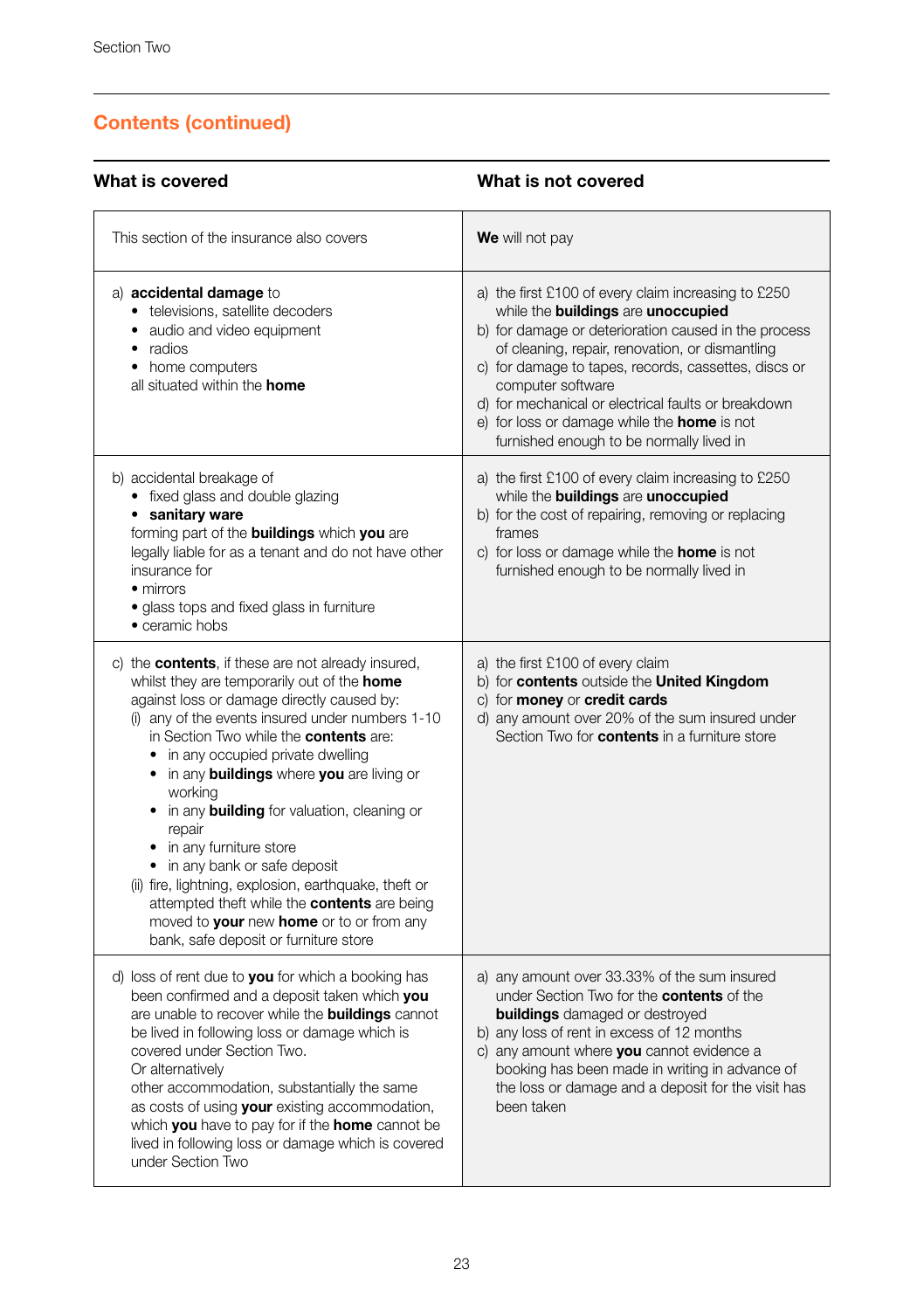| What is covered                                                                                                                                                                                                                                                                                                                                                                                           | What is not covered                                                                                                                                                     |
|-----------------------------------------------------------------------------------------------------------------------------------------------------------------------------------------------------------------------------------------------------------------------------------------------------------------------------------------------------------------------------------------------------------|-------------------------------------------------------------------------------------------------------------------------------------------------------------------------|
| This section of the insurance also covers                                                                                                                                                                                                                                                                                                                                                                 | We will not pay                                                                                                                                                         |
| e) costs you have to pay for replacing locks to<br>safes, alarms and outside doors in the <b>home</b><br>following theft or loss of your keys                                                                                                                                                                                                                                                             | any amount over $£750$ in any <b>period of insurance</b>                                                                                                                |
| increased domestic metered water charges you<br>f)<br>have to pay following an escape of water which<br>gives rise to an admitted claim under Section Two<br>- Contents, What is covered, item number 4.                                                                                                                                                                                                  | more than $£1,000$ in any <b>period of insurance</b> .<br>If you claim for such loss under Section One and<br>Section Two, we will not pay more than £1,000 in<br>total |
| g) fatal injury to you, happening at the premises<br>shown in the schedule, caused by outward and<br>visible violence by burglars or by fire, provided<br>that death ensues within twelve months of such<br>injury, for the following amounts:<br>• £10,000 for each insured person over sixteen<br>years of age,<br>• £5,000 for each insured person under sixteen<br>years of age, at the time of death |                                                                                                                                                                         |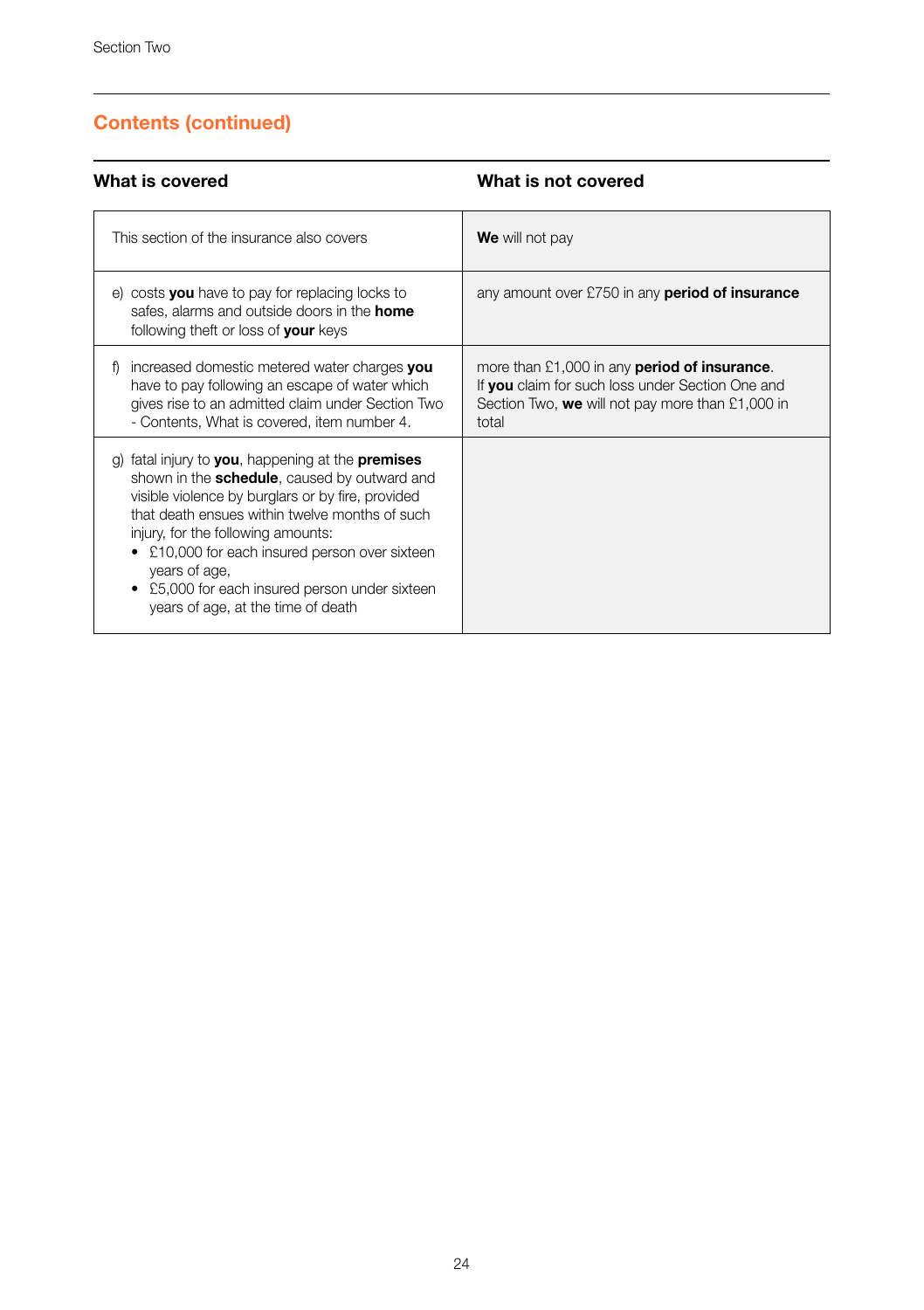#### **Accidental damage** to the **contents**

The following applies only if the **schedule** shows that **accidental damage** to **contents** is included.

### **What is covered**

### **What is not covered**

| This extension covers                                | We will not pay                                                                                                                                                                                                                                                                                                                                                                                                                                                                                                                                                                                                                                                                                                                                                                                                                                                                                                                                                                                                                                                                                                                                                                                                                                                                                                                                                                                                                                                                                                                               |
|------------------------------------------------------|-----------------------------------------------------------------------------------------------------------------------------------------------------------------------------------------------------------------------------------------------------------------------------------------------------------------------------------------------------------------------------------------------------------------------------------------------------------------------------------------------------------------------------------------------------------------------------------------------------------------------------------------------------------------------------------------------------------------------------------------------------------------------------------------------------------------------------------------------------------------------------------------------------------------------------------------------------------------------------------------------------------------------------------------------------------------------------------------------------------------------------------------------------------------------------------------------------------------------------------------------------------------------------------------------------------------------------------------------------------------------------------------------------------------------------------------------------------------------------------------------------------------------------------------------|
| accidental damage to the contents within the<br>home | a) the first £100 of every claim<br>b) for damage or any proportion of damage which<br>we specifically exclude elsewhere under Section<br>Two<br>c) for damage to <b>contents</b> within garages and<br>outbuildings<br>d) for damage or deterioration of any article caused<br>by dyeing, cleaning, repair, renovation or whilst<br>being worked upon<br>e) for damage caused by chewing, tearing,<br>scratching or fouling by animals<br>f) any amount over $£1,000$ in total for porcelain,<br>china, glass and other brittle articles<br>g) for <b>money</b> , credit cards, documents or stamps<br>h) for damage to contact, corneal or micro corneal<br>lenses<br>i) for damage caused by insects, vermin, infestation,<br>corrosion, damp, wet or dry rot, mould or frost<br>j) for damage arising out of faulty design,<br>specification, workmanship or materials<br>k) for damage from mechanical or electrical faults or<br>breakdown<br>I) for damage caused by dryness, dampness,<br>extremes of temperature and exposure to light<br>m) for any loss or damage caused by or contributed<br>to, by or arising from any kind of pollution and/or<br>contamination<br>n) using the <b>contents</b> in a way which is different to<br>the manufacturers instructions<br>o) information being erased or damaged on<br>computer equipment<br>p) for damage while the <b>home</b> is not furnished<br>enough to be lived in<br>q) for damage while the home is unoccupied<br>r) for damage while the <b>home</b> is not self-contained |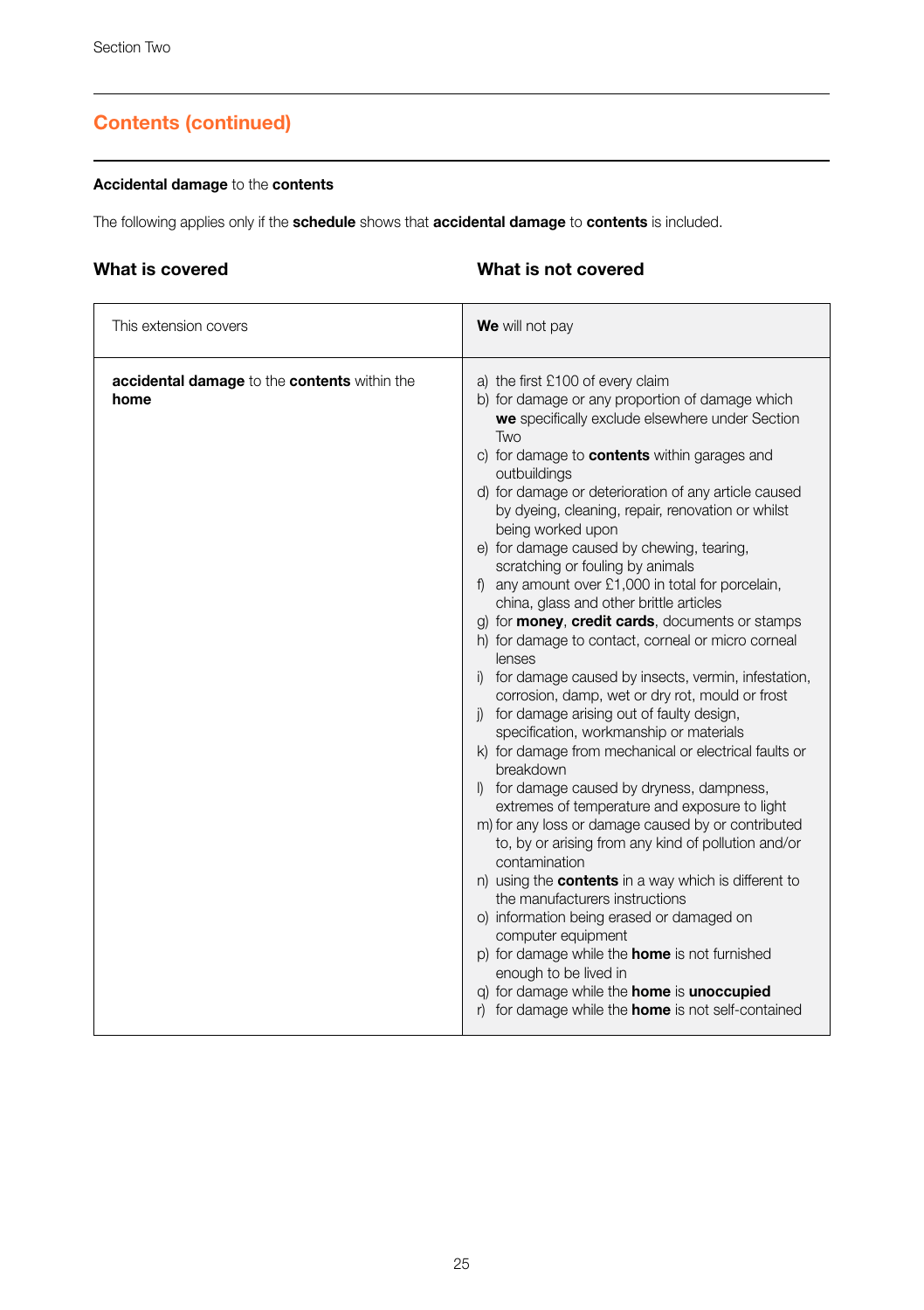# **Settling Claims**

#### **Conditions that apply to Section Two contents only**

#### How **we** deal with **your** claim

- 1. If **you** claim for loss or damage to the **contents we** will at **our** option repair, replace or pay for any article covered under Section Two.
	- For total loss or destruction of any article **we** will pay **you** the cost of replacing the article as new, as long as:
	- the new article is as close as possible to, but not an improvement on, the original article when it was new; and
	- **you** have paid or **we** have authorised the cost of replacement
	- The above basis of settlement will not apply to
	- clothes
	- pedal cycles

where **we** will take off an amount for depreciation.

2. **We** will not pay the cost of replacing or repairing any undamaged parts of the **contents** which form part of a pair, set or suite or part of a common design or function when the loss or damage is restricted to a clearly identifiable area or to a specific part.

#### **Your** sum insured

- 1. **We** will not reduce the sum insured under Section Two after **we** have paid a claim as long as **you** agree to carry out **our** recommendations to prevent further loss or damage.
- 2. If **you** are under-insured, which means the cost of replacing or repairing the **contents** at the time of the loss or damage is more than **your** sum insured for the **contents**, then **we** will only pay a proportion of the claim. For example if **your** sum insured only covers one half of the cost of replacing or repairing the **contents**, **we** will only pay one half of the cost of repair or replacement.

#### Limit of insurance

**We** will not pay any more than the sum insured for the **contents** of each **premises** shown in the **schedule**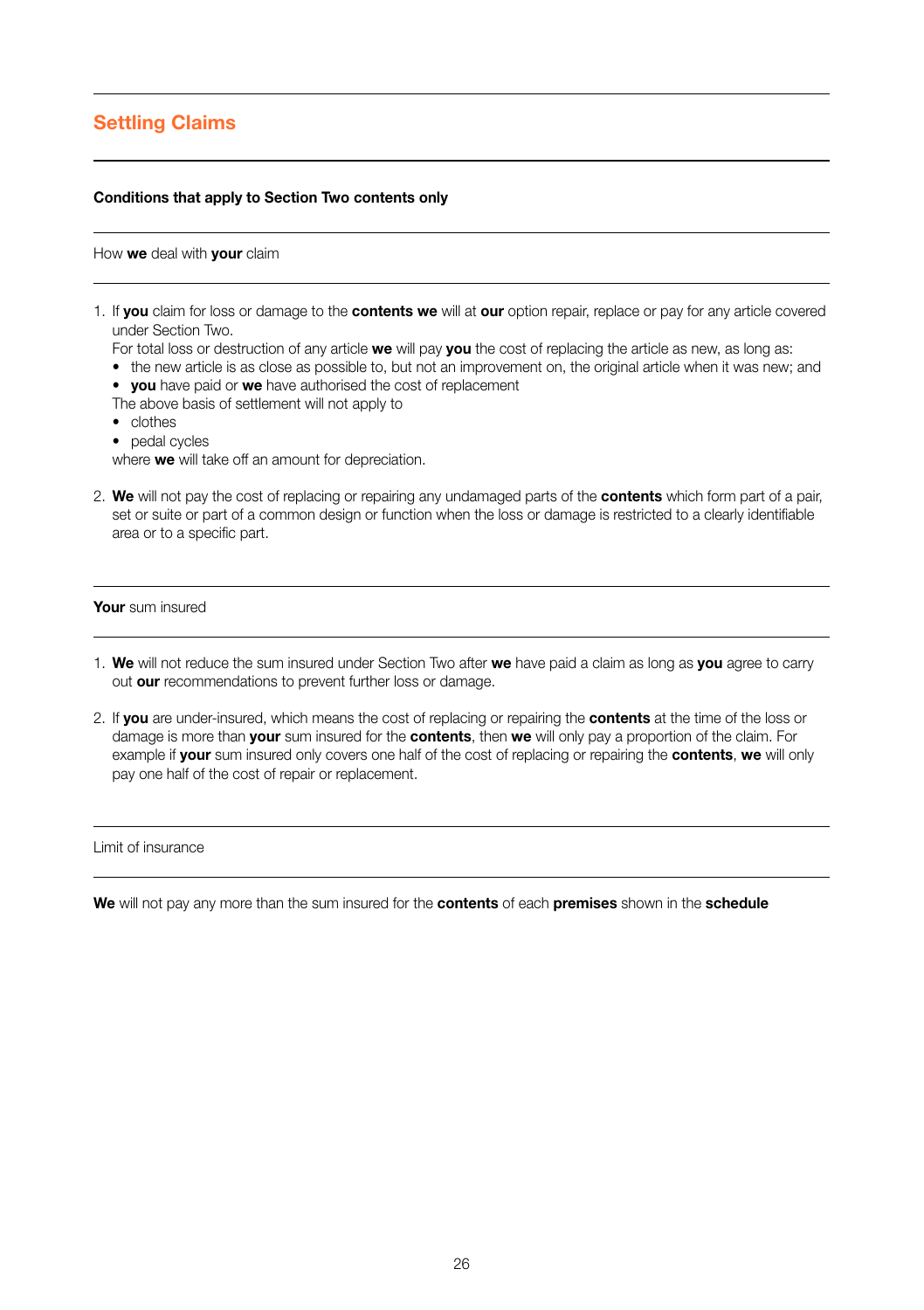# **Accidents to Domestic Staff**

This section applies only if the **contents** are insured under Section Two.

### **What is covered**

#### **What is not covered**

| We will indemnify you                                                                                                                                                                                                                                                                                                       | We will not indemnify you                                                                                                                                                                                                                                                                                                                                    |
|-----------------------------------------------------------------------------------------------------------------------------------------------------------------------------------------------------------------------------------------------------------------------------------------------------------------------------|--------------------------------------------------------------------------------------------------------------------------------------------------------------------------------------------------------------------------------------------------------------------------------------------------------------------------------------------------------------|
| for amounts you become legally liable to pay.<br>including costs and expenses which we have agreed<br>in writing, for <b>bodily injury</b> by accident happening<br>during the <b>period of insurance</b> anywhere in the<br>world to your domestic staff employed in connection<br>with the premises shown in the schedule | for <b>bodily injury</b> arising directly or indirectly<br>• from any vehicle outside the premises<br>• from any vehicle used for racing, pacemaking or<br>speed testing<br>• from any communicable disease or condition<br>• in Canada or the United States of America after<br>the total period of stay has exceeded 30 days in<br>the period of insurance |

Employers' Liability Tracing Office

Where **we** provide indemnity under Section 3 – Accidents to Domestic Staff **we** are required by regulation to maintain a database of the companies and subsidiary companies covered by this Policy and to add details of all **your** company names to the Employers' Liability Tracing Office database.

Therefore, it shall be a condition to liability that **you** shall supply full details, as required by the Employers' Liability Tracing Office, of the companies and all subsidiary companies to **us** at inception of this Policy and promptly thereafter following acquisition or removal of any subsidiary company.

Limit of insurance

**We** will not pay more than £5,000,000 for any one accident or series of accidents arising out of any one event, plus the costs and expenses which **we** have agreed in writing.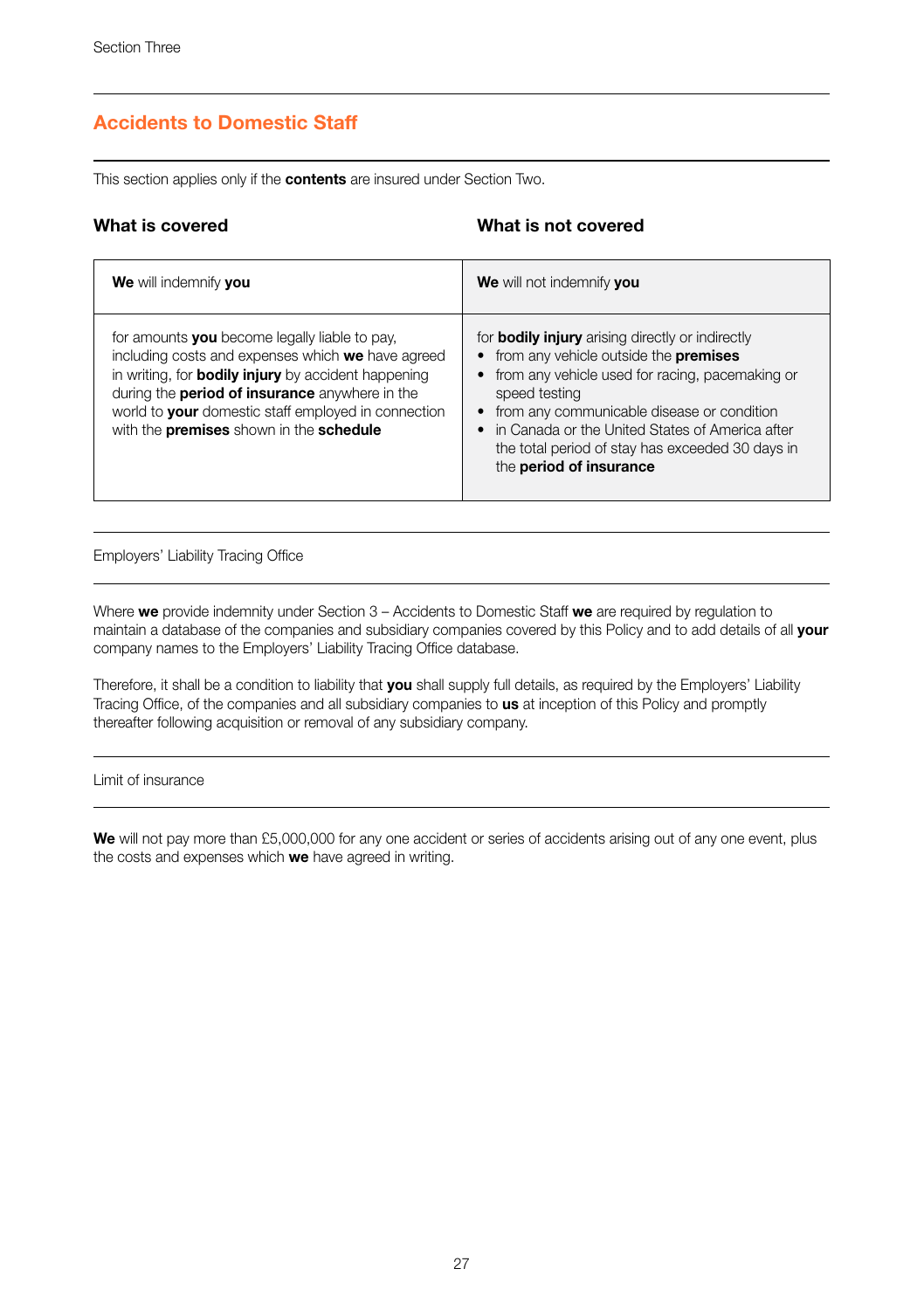# **Legal Liability to the Public**

This section applies only if the **schedule** shows that either the **buildings** are insured under Section One or the **contents** are insured under Section Two of this insurance.

#### Part A

Part A of this section applies in the following way:

- if the **buildings** only are insured, **your** legal liability as owner only but not as occupier is covered under Part A below.
- if the **contents** only are insured, **your** legal liability as occupier only but not as owner is covered under Part A below.
- if the **buildings** and **contents** are insured, **your** legal liability as owner or occupier is covered under Part A below.

### **What is covered**

#### **What is not covered**

| We will indemnify you                                                                                                                                                                                               | We will not indemnify you for any liability                                                                                                                                                                                                                                                                                                                                                                                                                                                                                                                                                                                                                                                                                                                                                                                                                                                                                                                                               |
|---------------------------------------------------------------------------------------------------------------------------------------------------------------------------------------------------------------------|-------------------------------------------------------------------------------------------------------------------------------------------------------------------------------------------------------------------------------------------------------------------------------------------------------------------------------------------------------------------------------------------------------------------------------------------------------------------------------------------------------------------------------------------------------------------------------------------------------------------------------------------------------------------------------------------------------------------------------------------------------------------------------------------------------------------------------------------------------------------------------------------------------------------------------------------------------------------------------------------|
| as owner or occupier for any amounts you become<br>legally liable to pay as damages for<br>bodily injury<br>damage to property caused by an accident<br>happening at the premises during the period of<br>insurance | a) for <b>bodily injury</b> to<br>$\bullet$ you<br>any other permanent member of your family<br>• any person who at the time of sustaining such<br>injury is engaged in your service<br>b) for <b>bodily injury</b> arising directly or indirectly from<br>any communicable disease or condition<br>c) arising out of any criminal or violent act to another<br>person or property<br>d) for damage to property owned by or in the charge<br>or control of<br>$\bullet$ you<br>• any other permanent member of your family<br>• any person engaged in your service<br>e) in Canada or the United States of America<br>after the total period of stay in either or both<br>countries has exceeded 30 days in the <b>period of</b><br>insurance<br>f) arising directly or indirectly out of any profession,<br>occupation, business or employment<br>g) which you have assumed under contract and<br>which would not otherwise have attached<br><b>(Exclusions</b> continued over the page) |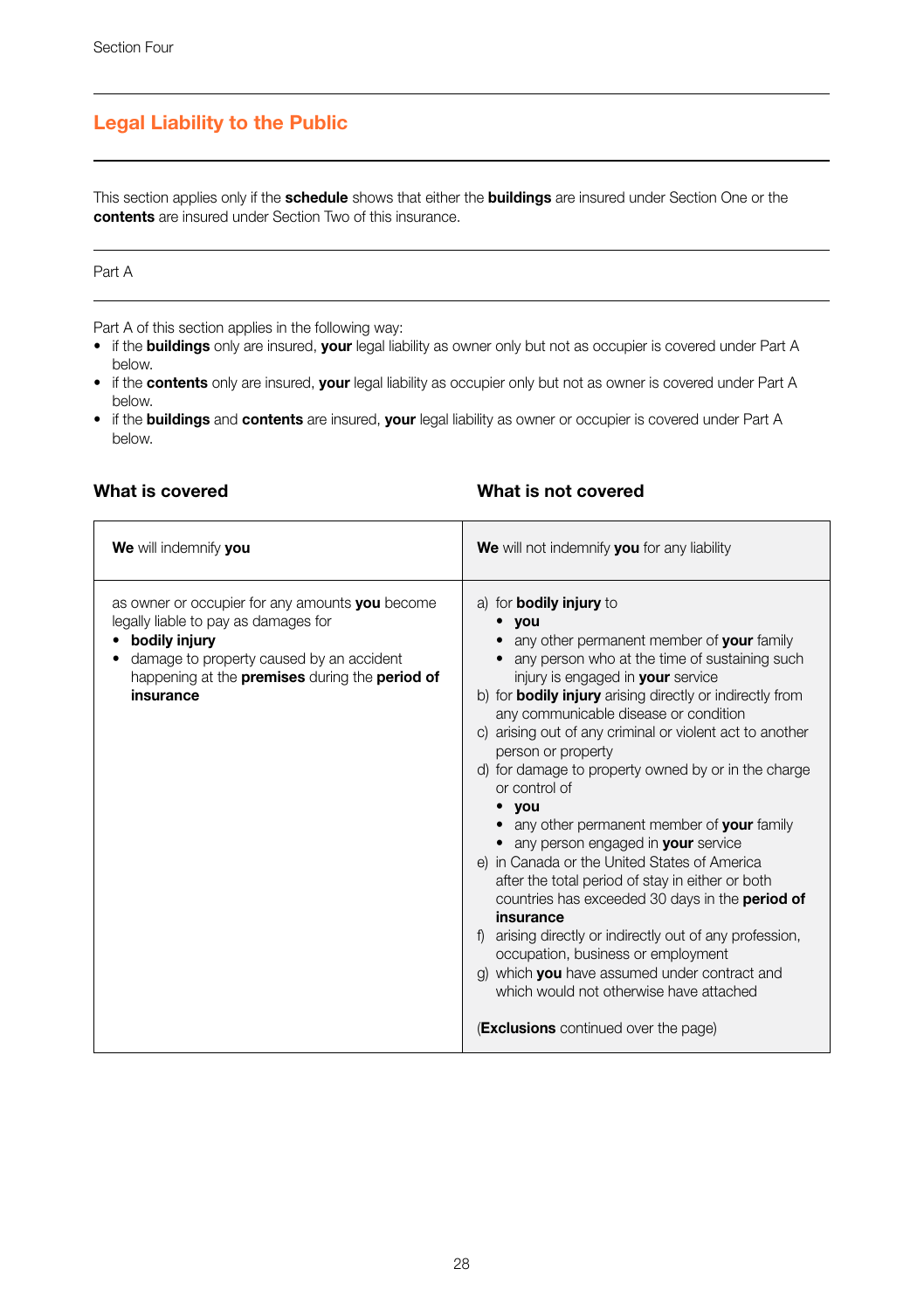# **Legal Liability to the Public (continued)**

Part A (continued)

### **What is not covered**

| We will not indemnify you for any liability                                                                                                                                                                                                                                                                                                                                                                                                                                                                                                                                                                                                                                                                                                                                                                                                                                                                                                                                                                                                                                                                                                                                                                                                                                                                                                                                                                |
|------------------------------------------------------------------------------------------------------------------------------------------------------------------------------------------------------------------------------------------------------------------------------------------------------------------------------------------------------------------------------------------------------------------------------------------------------------------------------------------------------------------------------------------------------------------------------------------------------------------------------------------------------------------------------------------------------------------------------------------------------------------------------------------------------------------------------------------------------------------------------------------------------------------------------------------------------------------------------------------------------------------------------------------------------------------------------------------------------------------------------------------------------------------------------------------------------------------------------------------------------------------------------------------------------------------------------------------------------------------------------------------------------------|
| h) arising out of your ownership, possession or use<br>$\circ$ f:<br>i) any motorised or horse-drawn vehicle other<br>than:<br>domestic gardening equipment used within the<br>premises and<br>• pedestrian controlled gardening equipment<br>used elsewhere<br>ii) any power-operated lift<br>iii) any aircraft or watercraft other than manually<br>operated rowing boats, punts or canoes<br>iv) any animal other than cats, horses or dogs<br>which are not designated as dangerous under the<br>Dangerous Dogs Act 1991<br>in respect of any kind of pollution and/or<br>i)<br>contamination other than:<br>caused by a sudden, identified, unexpected<br>and unforeseen accident which happens in its<br>entirety at a specific moment of time during the<br>period of insurance at the premises named<br>in the schedule: and<br>• reported to us not later than 30 days from the<br>end of the period of insurance; in which case<br>all such pollution and/or contamination arising<br>out of such accident shall be deemed to have<br>happened at the time of such accident<br>arising out of your ownership, occupation,<br>$\vert$<br>possession or use of any land or building that is<br>not within the premises<br>k) if you are entitled to indemnity under any other<br>insurance, including but not limited to any horse<br>or travel insurance, until such insurance(s) is<br>exhausted |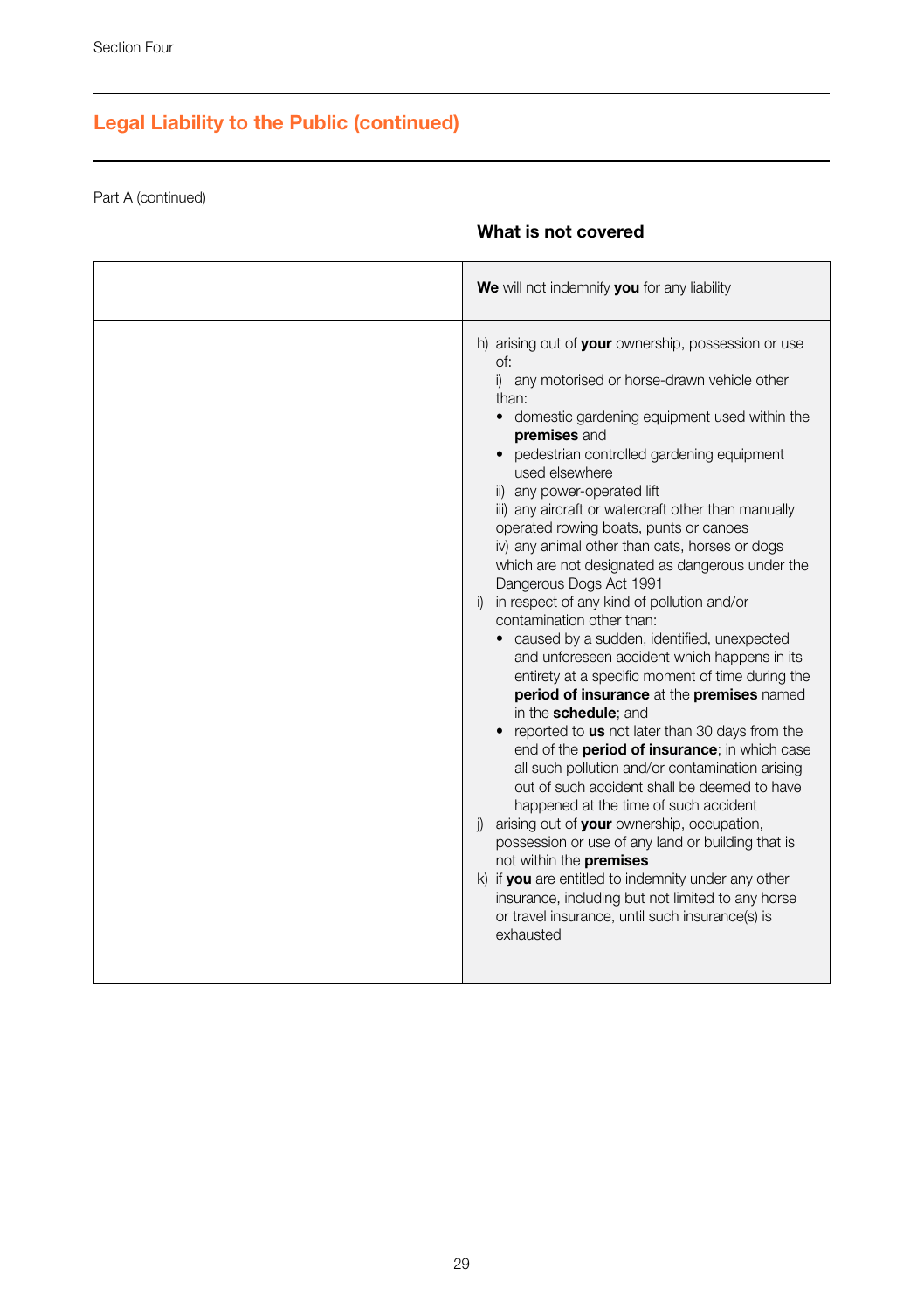# **Legal Liability to the Public (continued)**

#### Part B

### **What is covered**

### **What is not covered**

| <b>We</b> will pay for                                                                                                                                                                                                                                                                                                                                                                                                                     | We will not indemnify you            |
|--------------------------------------------------------------------------------------------------------------------------------------------------------------------------------------------------------------------------------------------------------------------------------------------------------------------------------------------------------------------------------------------------------------------------------------------|--------------------------------------|
| sums which you have been awarded by a court<br>in the <b>United Kingdom</b> and which still remain<br>outstanding three months after the award has been<br>made provided that:<br>• Part A of this section would have indemnified you<br>had the award been made against you rather<br>than to you<br>there is no appeal pending<br>you agree to allow us to enforce any right<br>which we shall become entitled to upon making<br>payment | for any amount in excess of £100,000 |

#### Part C

| We will indemnify you for                                                                                                                                                                                                                               | We will not indemnify you                                                                                                                              |
|---------------------------------------------------------------------------------------------------------------------------------------------------------------------------------------------------------------------------------------------------------|--------------------------------------------------------------------------------------------------------------------------------------------------------|
| any amount you become legally liable to pay under<br>Section 3 of the Defective Premises Act 1972 or<br>Article 5 of the Defective Premises (Northern Ireland)<br>Order 1975 in connection with any <b>home</b> previously<br>owned and occupied by vou | • for any liability if you are entitled to indemnity<br>under any other insurance<br>for the cost of repairing any fault or alleged fault<br>$\bullet$ |

#### Limit of indemnity

**We** will not pay

- in respect of pollution and/or contamination: more than £2,000,000 in all
- in respect of other liability covered under Section Four:- more than £2,000,000 in all for Part A and C, and £100,000 for Part B for any one accident or series of accidents arising out of any one event, plus the costs and expenses which **we** have agreed in writing.